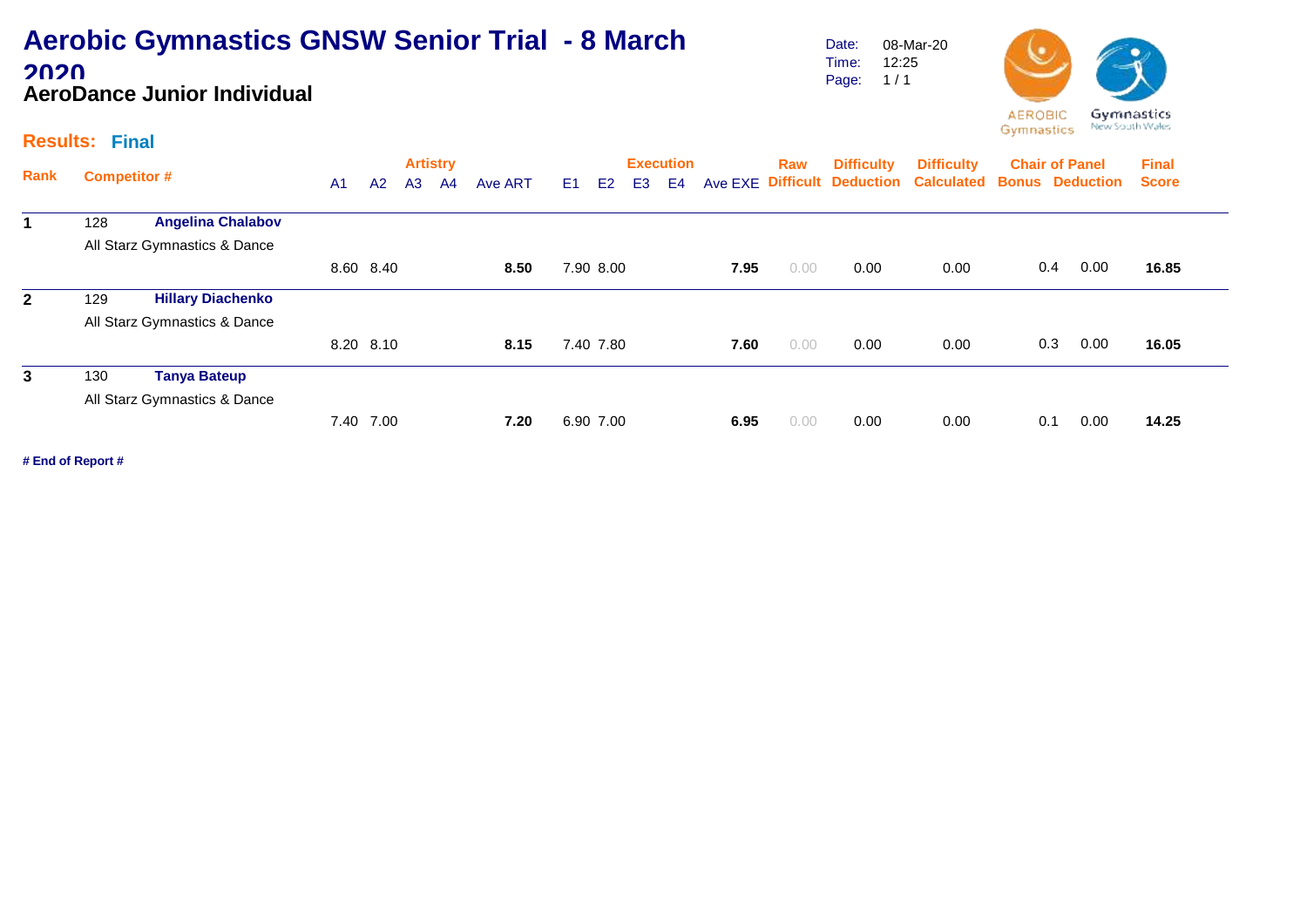| <b>Aerobic Gymnastics GNSW Senior Trial - 8 March</b> |  |
|-------------------------------------------------------|--|
| 2020                                                  |  |
| <b>AeroDance Junior Trio</b>                          |  |

Date: Time: 12:52 Page: 1 / 1 08-Mar-20



#### **Results: Final**

|      |                                                     |                              |     |           | <b>Artistry</b> |         |           | <b>Execution</b> |      | Raw  | <b>Difficulty</b> | Difficulty Chair of Panel                                                |     |      | <b>Final</b> |
|------|-----------------------------------------------------|------------------------------|-----|-----------|-----------------|---------|-----------|------------------|------|------|-------------------|--------------------------------------------------------------------------|-----|------|--------------|
| Rank | <b>Competitor #</b>                                 |                              | A1. | A2        | A3 A4           | Ave ART |           |                  |      |      |                   | E1 E2 E3 E4 Ave EXE Difficult Deduction Calculated Bonus Deduction Score |     |      |              |
|      | Isabella Tatian, Sienna Tatian, Hannah Wrage<br>102 |                              |     |           |                 |         |           |                  |      |      |                   |                                                                          |     |      |              |
|      |                                                     | All Starz Gymnastics & Dance |     |           |                 |         |           |                  |      |      |                   |                                                                          |     |      |              |
|      |                                                     |                              |     | 6.70 7.10 |                 | 6.90    | 7.00 6.90 |                  | 6.95 | 0.00 | 0.00              | 0.00                                                                     | 0.4 | 0.00 | 14.25        |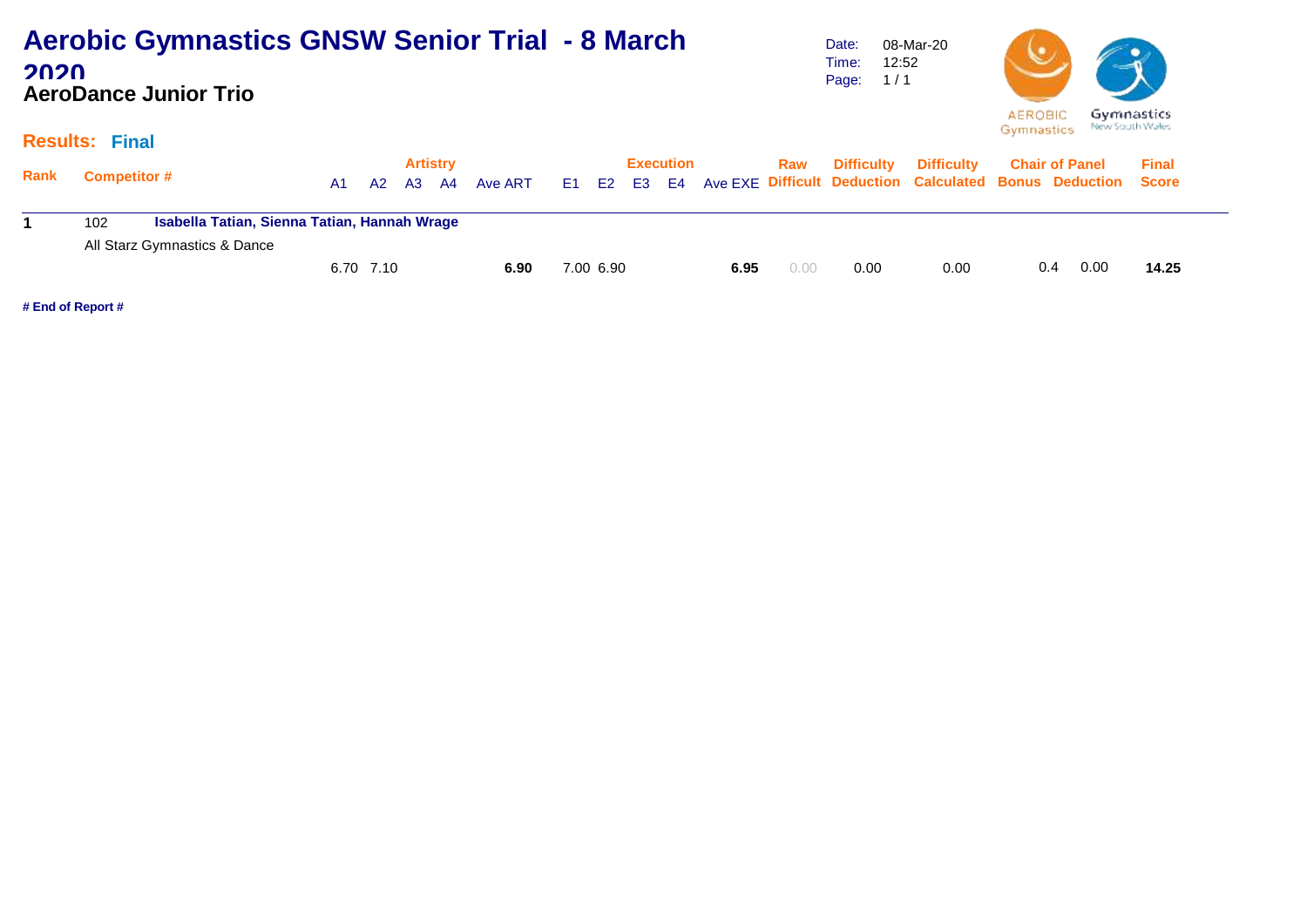| 2020        | <b>Aerobic Gymnastics GNSW Senior Trial - 8 March</b><br><b>AeroDance Junior Team</b>                  |                |                |                |                 |         |                |           |                |                  |      |      | Date:<br>12:49<br>Time:<br>1/1<br>Page: | 08-Mar-20                                              | <b>AEROBIC</b> |                       | Gymnastics      |
|-------------|--------------------------------------------------------------------------------------------------------|----------------|----------------|----------------|-----------------|---------|----------------|-----------|----------------|------------------|------|------|-----------------------------------------|--------------------------------------------------------|----------------|-----------------------|-----------------|
|             | <b>Results: Final</b>                                                                                  |                |                |                |                 |         |                |           |                |                  |      |      |                                         |                                                        | Gymnastics     |                       | New South Wales |
|             |                                                                                                        |                |                |                | <b>Artistry</b> |         |                |           |                | <b>Execution</b> |      | Raw  | <b>Difficulty</b>                       | <b>Difficulty</b>                                      |                | <b>Chair of Panel</b> | <b>Final</b>    |
| <b>Rank</b> | <b>Competitor #</b>                                                                                    | A <sub>1</sub> | A <sub>2</sub> | A <sub>3</sub> | A4              | Ave ART | E <sub>1</sub> | E2        | E <sub>3</sub> | E <sub>4</sub>   |      |      |                                         | Ave EXE Difficult Deduction Calculated Bonus Deduction |                |                       | <b>Score</b>    |
|             | 137<br>Tanya Bateup, Angelina Chalbov, Hillary Diachenko, Isabella Tatian, Sienna Tatian, Hannah Wrage |                |                |                |                 |         |                |           |                |                  |      |      |                                         |                                                        |                |                       |                 |
|             | All Starz Gymnastics & Dance                                                                           |                |                |                |                 |         |                |           |                |                  |      |      |                                         |                                                        |                |                       |                 |
|             |                                                                                                        | 7.60           | 7.80           |                |                 | 7.70    |                | 6.60 7.00 |                |                  | 6.80 | 0.00 | 0.00                                    | 0.00                                                   | 0.3            | 0.20                  | 14.60           |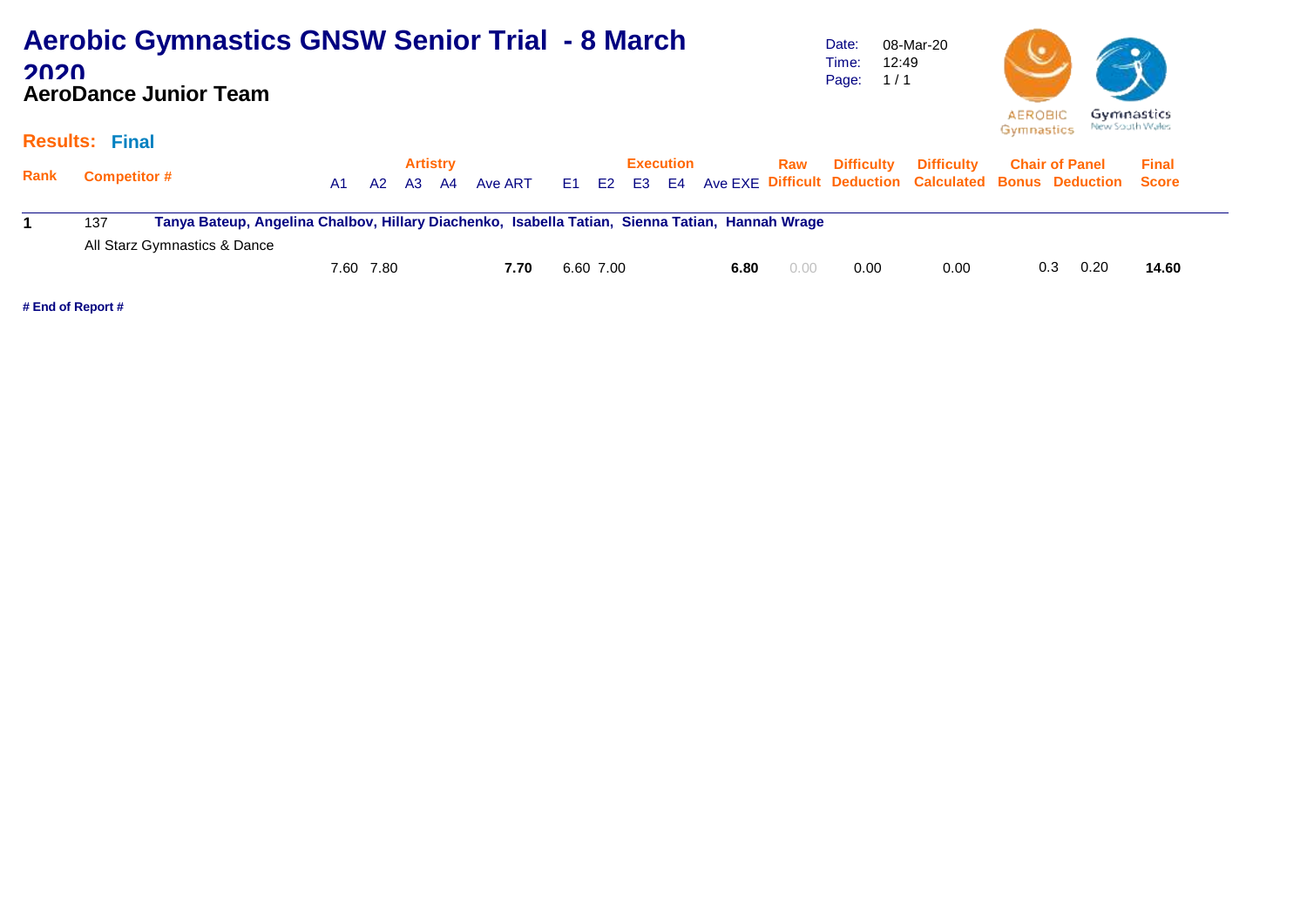### **Aerobic Gymnastics GNSW Senior Trial - 8 March 2020 AeroDance Intermediate Individual**

Date: Time: Page: 1 / 1 08-Mar-20 12:42



#### **Results: Final**

| Rank                    |                     |                                 |                |           |    | <b>Artistry</b> |         |                |                |                | <b>Execution</b> |         | Raw  | <b>Difficulty</b>          | <b>Difficulty</b> |     | <b>Chair of Panel</b>  | <b>Final</b> |
|-------------------------|---------------------|---------------------------------|----------------|-----------|----|-----------------|---------|----------------|----------------|----------------|------------------|---------|------|----------------------------|-------------------|-----|------------------------|--------------|
|                         | <b>Competitor #</b> |                                 | A <sub>1</sub> | A2        | A3 | A <sup>4</sup>  | Ave ART | E <sub>1</sub> | E <sub>2</sub> | E <sub>3</sub> | E4               | Ave EXE |      | <b>Difficult Deduction</b> | <b>Calculated</b> |     | <b>Bonus Deduction</b> | <b>Score</b> |
| $\mathbf 1$             | 135                 | <b>Elian Jabbour</b>            |                |           |    |                 |         |                |                |                |                  |         |      |                            |                   |     |                        |              |
|                         |                     | Sabrina @ Kinetic Force Fitness |                |           |    |                 |         |                |                |                |                  |         |      |                            |                   |     |                        |              |
|                         |                     |                                 |                | 8.90 8.90 |    |                 | 8.90    |                | 9.00 9.20      |                |                  | 9.10    | 0.00 | 0.00                       | 0.00              | 0.9 | 0.20                   | 18.70        |
| $\mathbf{2}$            | 134                 | <b>Juliah Tolentino</b>         |                |           |    |                 |         |                |                |                |                  |         |      |                            |                   |     |                        |              |
|                         |                     | Sabrina @ Kinetic Force Fitness |                |           |    |                 |         |                |                |                |                  |         |      |                            |                   |     |                        |              |
|                         |                     |                                 |                | 8.40 8.50 |    |                 | 8.45    |                | 8.70 8.90      |                |                  | 8.80    | 0.00 | 0.00                       | 0.00              | 0.6 | 0.00                   | 17.85        |
| $\mathbf{3}$            | 131                 | <b>Gabrialla Porecca</b>        |                |           |    |                 |         |                |                |                |                  |         |      |                            |                   |     |                        |              |
|                         |                     | Sabrina @ Kinetic Force Fitness |                |           |    |                 |         |                |                |                |                  |         |      |                            |                   |     |                        |              |
|                         |                     |                                 |                | 8.50 8.60 |    |                 | 8.55    |                | 8.20 8.70      |                |                  | 8.45    | 0.00 | 0.00                       | 0.00              | 0.8 | 0.00                   | 17.80        |
| $\overline{\mathbf{4}}$ | 132                 | <b>MacKenzie Manev</b>          |                |           |    |                 |         |                |                |                |                  |         |      |                            |                   |     |                        |              |
|                         | PLC Sydney          |                                 |                |           |    |                 |         |                |                |                |                  |         |      |                            |                   |     |                        |              |
|                         |                     |                                 |                | 8.30 8.80 |    |                 | 8.55    |                | 8.00 8.20      |                |                  | 8.10    | 0.00 | 0.00                       | 0.00              | 0.6 | 0.00                   | 17.25        |
| 5                       | 133                 | <b>Siko Mkandhla</b>            |                |           |    |                 |         |                |                |                |                  |         |      |                            |                   |     |                        |              |
|                         |                     | Sabrina @ Kinetic Force Fitness |                |           |    |                 |         |                |                |                |                  |         |      |                            |                   |     |                        |              |
|                         |                     |                                 |                | 7.50 8.00 |    |                 | 7.75    |                | 7.90 7.70      |                |                  | 7.80    | 0.00 | 0.00                       | 0.00              | 0.5 | 0.00                   | 16.05        |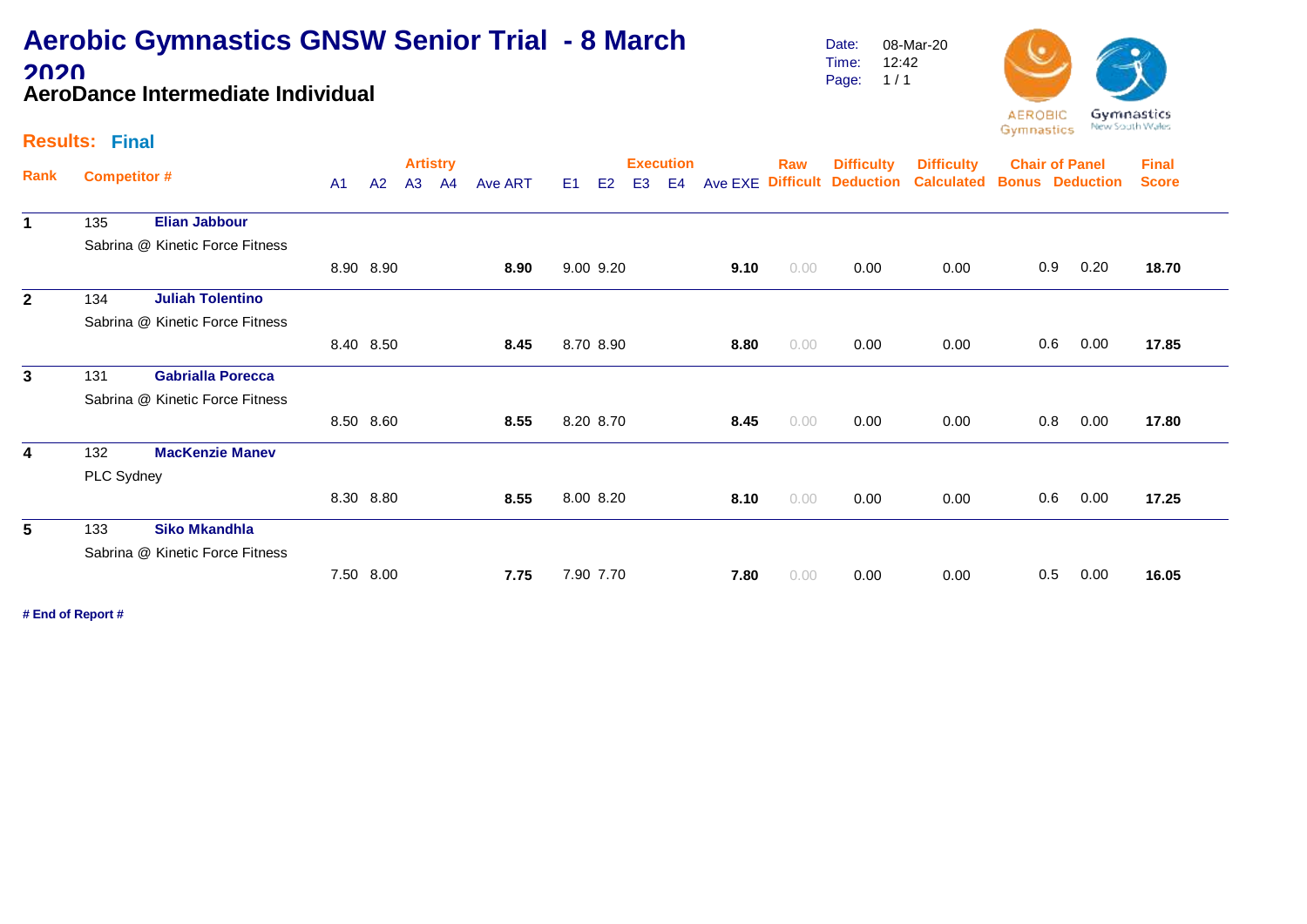### **Aerobic Gymnastics GNSW Senior Trial - 8 March 2020 AeroDance Intermediate Trio**

Date: Time: Page: 1 / 1 08-Mar-20 12:57



#### **Results: Final**

|              |                     |                                             |                |           | <b>Artistry</b> |    |         |    |           |                | <b>Execution</b> |      | Raw  | <b>Difficulty</b> | <b>Difficulty</b>                                      |     | <b>Chair of Panel</b> | <b>Final</b> |
|--------------|---------------------|---------------------------------------------|----------------|-----------|-----------------|----|---------|----|-----------|----------------|------------------|------|------|-------------------|--------------------------------------------------------|-----|-----------------------|--------------|
| Rank         | <b>Competitor #</b> |                                             | A <sub>1</sub> | A2        | A <sub>3</sub>  | A4 | Ave ART | E1 | E2        | E <sub>3</sub> | E <sub>4</sub>   |      |      |                   | Ave EXE Difficult Deduction Calculated Bonus Deduction |     |                       | <b>Score</b> |
|              | 105                 | Nadia Wang, Taylah Woods, Elian Jabbour     |                |           |                 |    |         |    |           |                |                  |      |      |                   |                                                        |     |                       |              |
|              | ASGD/SKFF           |                                             |                |           |                 |    |         |    |           |                |                  |      |      |                   |                                                        |     |                       |              |
|              |                     |                                             |                | 8.80 8.50 |                 |    | 8.65    |    | 8.50 8.70 |                |                  | 8.60 | 0.00 | 0.00              | 0.00                                                   | 0.8 | 0.00                  | 18.05        |
| $\mathbf{2}$ | 103                 | Emma Gal, Zoe McNamara, Amy Waters          |                |           |                 |    |         |    |           |                |                  |      |      |                   |                                                        |     |                       |              |
|              |                     | All Starz Gymnastics & Dance                |                |           |                 |    |         |    |           |                |                  |      |      |                   |                                                        |     |                       |              |
|              |                     |                                             |                | 8.20 7.90 |                 |    | 8.05    |    | 7.70 8.30 |                |                  | 8.00 | 0.00 | 0.00              | 0.00                                                   | 0.6 | 0.00                  | 16.65        |
| 3            | 104                 | Leila Ghazi, Victoria Lopes, Emily Anderson |                |           |                 |    |         |    |           |                |                  |      |      |                   |                                                        |     |                       |              |
|              |                     | D'Vine Gymsports                            |                |           |                 |    |         |    |           |                |                  |      |      |                   |                                                        |     |                       |              |
|              |                     |                                             |                | 7.50 7.40 |                 |    | 7.45    |    | 7.90 8.30 |                |                  | 8.10 | 0.00 | 0.00              | 0.00                                                   | 0.5 | 0.00                  | 16.05        |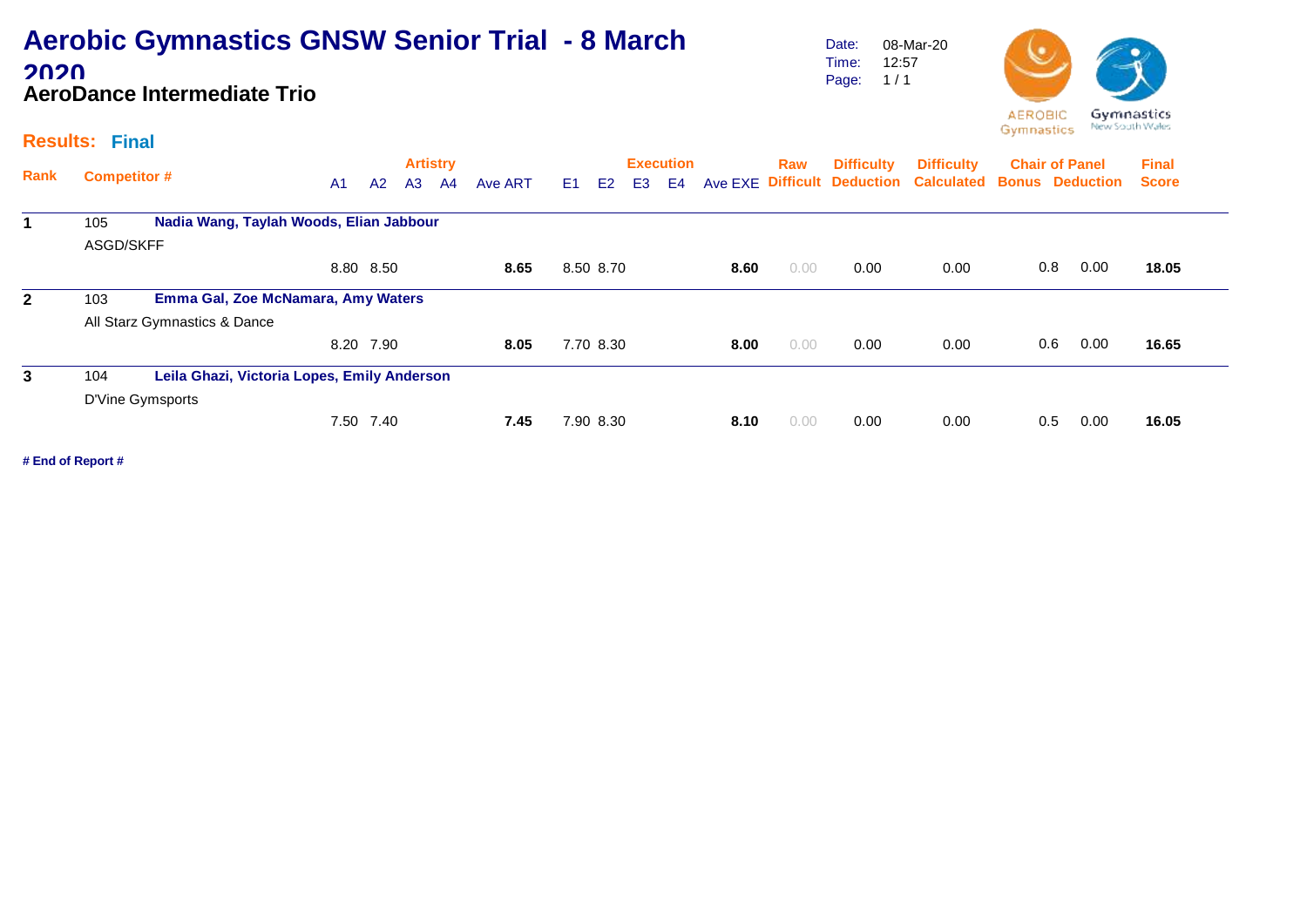#### **Aerobic Gymnastics GNSW Senior Trial - 8 March**  Date: 08-Mar-20 12:48 Time: **2020** Page: 1 / 1 **AeroDance Intermediate Team AEROBIC**



#### **Results: Final**

| Rank | <b>Competitor #</b> |                                                                                                     | A1 | A2        | <b>Artistry</b><br>A3 | - A4 | Ave ART |           | <b>Execution</b> |      | Raw  | Difficulty | <b>Difficulty</b><br>E1 E2 E3 E4 Ave EXE Difficult Deduction Calculated Bonus Deduction Score |     | <b>Chair of Panel</b> | <b>Final</b> |
|------|---------------------|-----------------------------------------------------------------------------------------------------|----|-----------|-----------------------|------|---------|-----------|------------------|------|------|------------|-----------------------------------------------------------------------------------------------|-----|-----------------------|--------------|
|      | 136                 | Georgia Fragiadakis, Taylah Woods, Emma Gal, Elisabeth Kidane, Zoe McNamara, Nadia Wang, Amy Waters |    |           |                       |      |         |           |                  |      |      |            |                                                                                               |     |                       |              |
|      |                     | All Starz Gymnastics & Dance                                                                        |    |           |                       |      |         |           |                  |      |      |            |                                                                                               |     |                       |              |
|      |                     |                                                                                                     |    | 8.40 8.20 |                       |      | 8.30    | 7.80 7.70 |                  | 7.75 | 0.00 | 0.00       | 0.00                                                                                          | 0.6 | 0.00                  | 16.65        |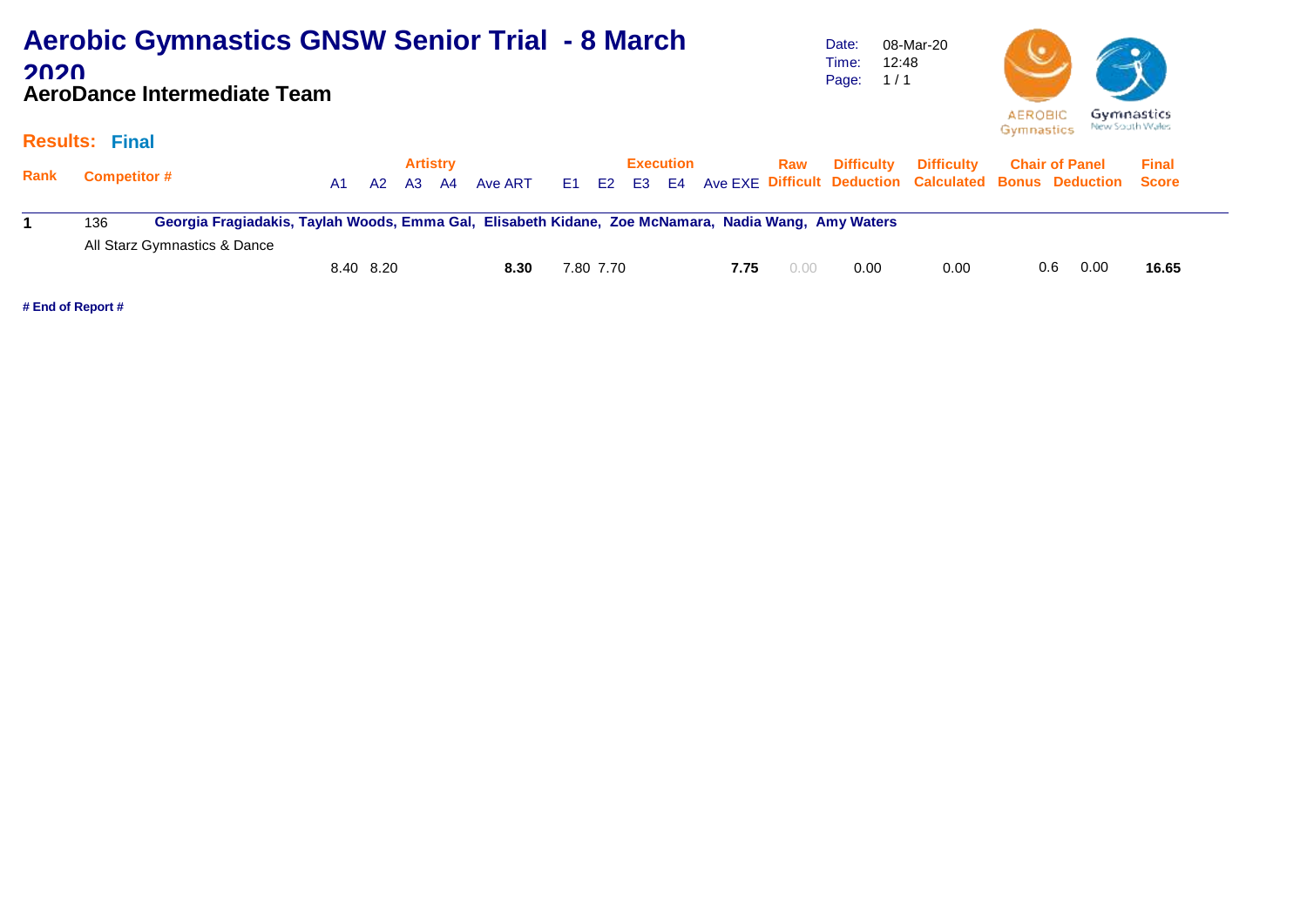### **Aerobic Gymnastics GNSW Senior Trial - 8 March 2020 AeroDance Senior Individual Female**

Date: Time: Page: 08-Mar-20 14:04  $1/1$ 



#### **Results: Final**

|              |                                 |                        |    |           | <b>Artistry</b> |    |         |      |                |                | <b>Execution</b> |      | Raw  | <b>Difficulty</b> | <b>Difficulty</b>                                            |     | <b>Chair of Panel</b> | <b>Final</b> |
|--------------|---------------------------------|------------------------|----|-----------|-----------------|----|---------|------|----------------|----------------|------------------|------|------|-------------------|--------------------------------------------------------------|-----|-----------------------|--------------|
| Rank         | <b>Competitor #</b>             |                        | A1 | A2        | A3              | A4 | Ave ART | E1 = | E <sub>2</sub> | E <sub>3</sub> | E4               |      |      |                   | Ave EXE Difficult Deduction Calculated Bonus Deduction Score |     |                       |              |
|              | 203                             | <b>Alicia Lee</b>      |    |           |                 |    |         |      |                |                |                  |      |      |                   |                                                              |     |                       |              |
|              | Sabrina @ Kinetic Force Fitness |                        |    |           |                 |    |         |      |                |                |                  |      |      |                   |                                                              |     |                       |              |
|              |                                 |                        |    | 7.40 7.50 |                 |    | 7.45    |      | 7.50 8.00      |                |                  | 7.75 | 0.00 | 0.00              | 0.00                                                         | 0.6 | 0.00                  | 15.80        |
| $\mathbf{2}$ | 204                             | <b>Lauren Anderson</b> |    |           |                 |    |         |      |                |                |                  |      |      |                   |                                                              |     |                       |              |
|              |                                 |                        |    |           |                 |    |         |      |                |                |                  |      |      |                   |                                                              |     |                       |              |
|              | D'Vine Gymsports                |                        |    | 7.50 7.10 |                 |    | 7.30    |      | 7.70 8.00      |                |                  | 7.85 | 0.00 | 0.00              | 0.00                                                         | 0.5 | 0.00                  | 15.65        |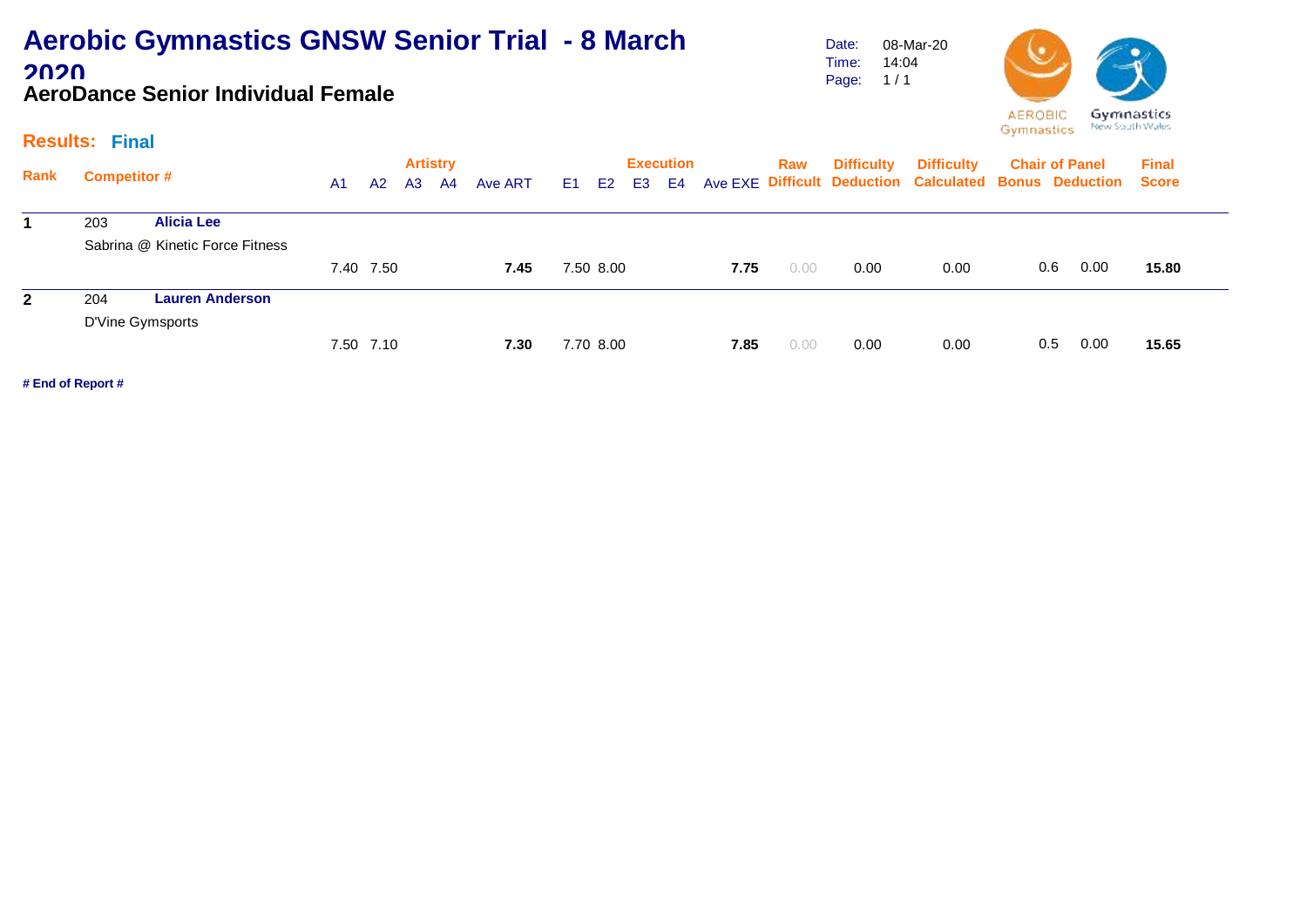### **Aerobic Gymnastics GNSW Senior Trial - 8 March 2020 Level 6 Junior Individual**

Date: Time: Page: 1 / 1 08-Mar-20 10:37



#### **Results: Final**

|      |                                  |           |    | <b>Artistry</b> |         |           | Execution |      | Raw  | <b>Difficulty</b> | <b>Difficulty</b>                                                        | <b>Chair of Panel</b> | <b>Final</b> |  |
|------|----------------------------------|-----------|----|-----------------|---------|-----------|-----------|------|------|-------------------|--------------------------------------------------------------------------|-----------------------|--------------|--|
| Rank | <b>Competitor #</b>              | A1.       | A2 | A3 A4           | Ave ART |           |           |      |      |                   | E1 E2 E3 E4 Ave EXE Difficult Deduction Calculated Bonus Deduction Score |                       |              |  |
|      |                                  |           |    |                 |         |           |           |      |      |                   |                                                                          |                       |              |  |
|      | 106<br><b>Anasofia Antonakis</b> |           |    |                 |         |           |           |      |      |                   |                                                                          |                       |              |  |
|      | PLC Sydney                       |           |    |                 |         |           |           |      |      |                   |                                                                          |                       |              |  |
|      |                                  | 5.70 6.00 |    |                 | 5.85    | 6.30 6.20 |           | 6.25 | 0.40 | 1.00              | 0.00                                                                     | 0.50                  | 11.60        |  |
|      |                                  |           |    |                 |         |           |           |      |      |                   |                                                                          |                       |              |  |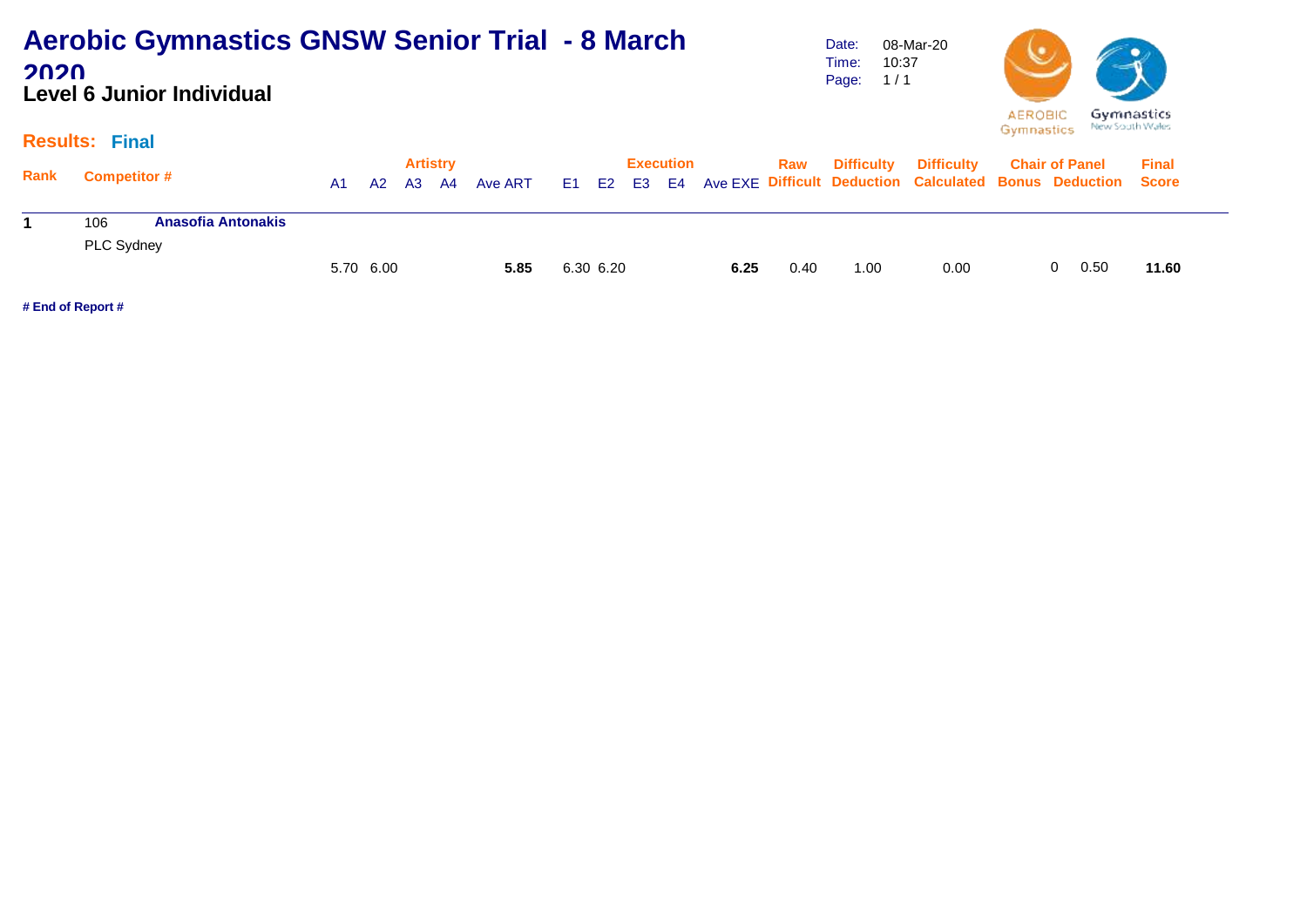### **Aerobic Gymnastics GNSW Senior Trial - 8 March 2020 Level 6 Intermediate Individual**

Date: Time: Page: 08-Mar-20 11:05  $1/1$ 



#### **Results: Final**

|                |                     |                                 |                |           | <b>Artistry</b> |         |                |                                  | <b>Execution</b> |                |      | Raw  | <b>Difficulty</b>           | <b>Difficulty</b> | <b>Chair of Panel</b>  |                |      | <b>Final</b> |
|----------------|---------------------|---------------------------------|----------------|-----------|-----------------|---------|----------------|----------------------------------|------------------|----------------|------|------|-----------------------------|-------------------|------------------------|----------------|------|--------------|
| Rank           | <b>Competitor #</b> |                                 | A <sub>1</sub> | A2        | A3 A4           | Ave ART | E <sub>1</sub> | E <sub>2</sub><br>E <sub>3</sub> |                  | E <sub>4</sub> |      |      | Ave EXE Difficult Deduction | <b>Calculated</b> | <b>Bonus Deduction</b> |                |      | <b>Score</b> |
| $\mathbf{1}$   | 110                 | <b>Catherine Green</b>          |                |           |                 |         |                |                                  |                  |                |      |      |                             |                   |                        |                |      |              |
|                | PLC Sydney          |                                 |                |           |                 |         |                |                                  |                  |                |      |      |                             |                   |                        |                |      |              |
|                |                     |                                 |                | 6.70 7.00 |                 | 6.85    |                | 6.80 6.70                        |                  |                | 6.75 | 1.80 | 0.00                        | 0.90              |                        | $\overline{0}$ | 0.10 | 14.40        |
| $\overline{2}$ | 109                 | Lefki Papadopoulos              |                |           |                 |         |                |                                  |                  |                |      |      |                             |                   |                        |                |      |              |
|                | PLC Sydney          |                                 |                |           |                 |         |                |                                  |                  |                |      |      |                             |                   |                        |                |      |              |
|                |                     |                                 |                | 7.10 6.70 |                 | 6.90    |                | 6.30 6.70                        |                  |                | 6.50 | 2.00 | 0.00                        | 1.00              |                        | $\overline{0}$ | 0.00 | 14.40        |
| 3              | 107                 | <b>Amber Pavendranathan</b>     |                |           |                 |         |                |                                  |                  |                |      |      |                             |                   |                        |                |      |              |
|                | PLC Sydney          |                                 |                |           |                 |         |                |                                  |                  |                |      |      |                             |                   |                        |                |      |              |
|                |                     |                                 |                | 6.80 7.20 |                 | 7.00    | 6.60 6.10      |                                  |                  |                | 6.35 | 1.50 | 0.00                        | 0.75              |                        | $\overline{0}$ | 0.00 | 14.10        |
| 4              | 111                 | <b>Siko Mkandhla</b>            |                |           |                 |         |                |                                  |                  |                |      |      |                             |                   |                        |                |      |              |
|                |                     | Sabrina @ Kinetic Force Fitness |                |           |                 |         |                |                                  |                  |                |      |      |                             |                   |                        |                |      |              |
|                |                     |                                 |                | 6.90 6.50 |                 | 6.70    | 6.30 6.60      |                                  |                  |                | 6.45 | 1.60 | 0.00                        | 0.80              |                        | $\mathbf 0$    | 0.00 | 13.95        |
| 5              | 108                 | <b>Tiyana El-Bayeh</b>          |                |           |                 |         |                |                                  |                  |                |      |      |                             |                   |                        |                |      |              |
|                |                     | Sabrina @ Kinetic Force Fitness |                |           |                 |         |                |                                  |                  |                |      |      |                             |                   |                        |                |      |              |
|                |                     |                                 |                | 6.60 6.10 |                 | 6.35    | 5.50 5.30      |                                  |                  |                | 5.40 | 1.40 | 0.00                        | 0.70              |                        | $\overline{0}$ | 0.00 | 12.45        |
| 6              | 112                 | <b>Erica Cassen</b>             |                |           |                 |         |                |                                  |                  |                |      |      |                             |                   |                        |                |      |              |
|                | PLC Sydney          |                                 |                |           |                 |         |                |                                  |                  |                |      |      |                             |                   |                        |                |      |              |
|                |                     |                                 |                | 6.30 6.70 |                 | 6.50    | 5.50 5.00      |                                  |                  |                | 5.25 | 1.20 | 0.00                        | 0.60              |                        | $\mathbf{0}$   | 0.00 | 12.35        |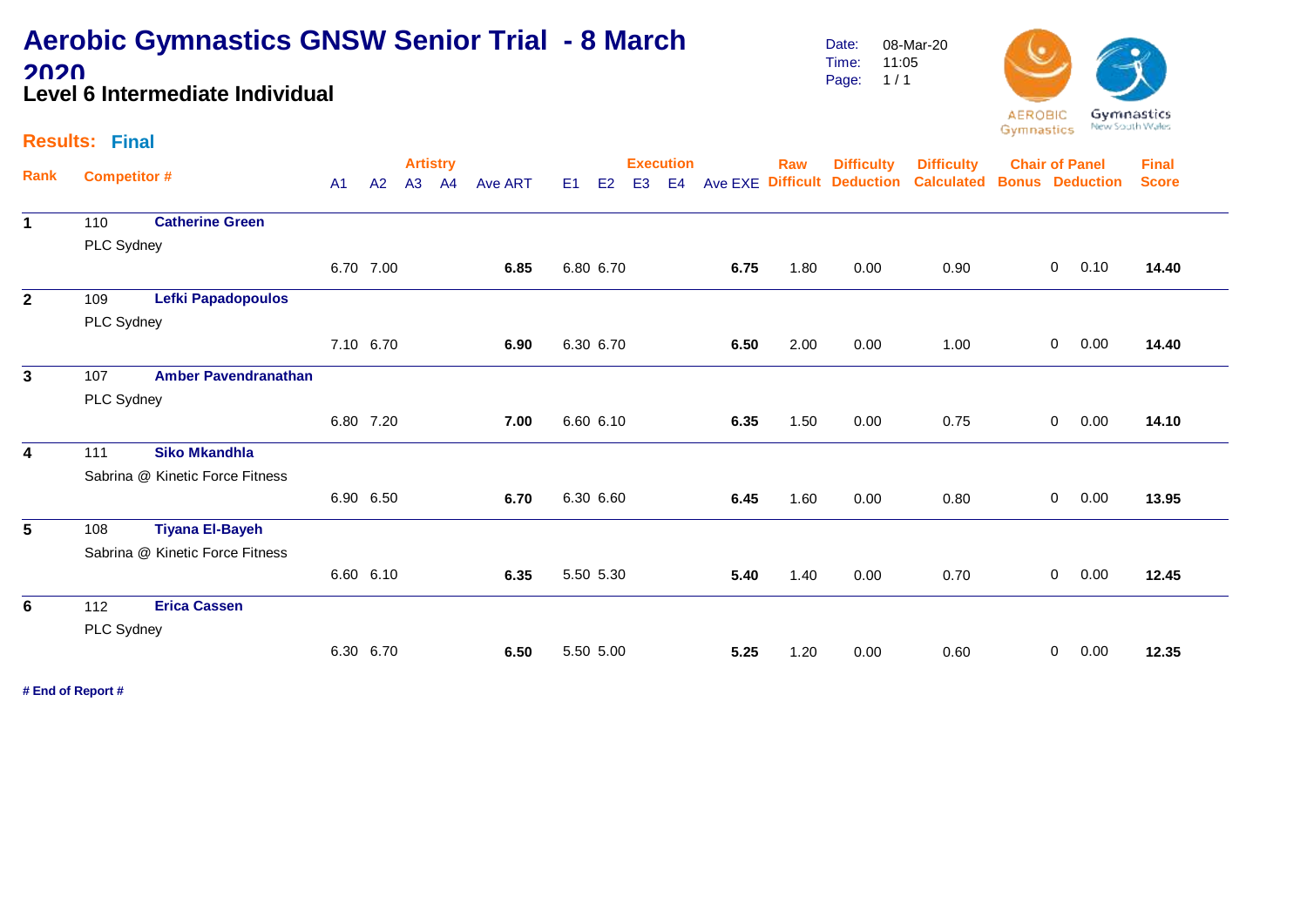### **Aerobic Gymnastics GNSW Senior Trial - 8 March 2020 Level 6 Senior Individual**

Date: Time: Page: 08-Mar-20 11:19  $1/1$ 



#### **Results: Final**

|      |                                |           |           | <b>Artistry</b> |               |           | Execution |      | Raw  | <b>Difficulty</b> | <b>Difficulty</b>                                                        | <b>Chair of Panel</b> | <b>Final</b> |  |
|------|--------------------------------|-----------|-----------|-----------------|---------------|-----------|-----------|------|------|-------------------|--------------------------------------------------------------------------|-----------------------|--------------|--|
| Rank | <b>Competitor #</b>            | A1        | <b>A2</b> |                 | A3 A4 Ave ART |           |           |      |      |                   | E1 E2 E3 E4 Ave EXE Difficult Deduction Calculated Bonus Deduction Score |                       |              |  |
|      | 116<br><b>Elizabeth McLean</b> |           |           |                 |               |           |           |      |      |                   |                                                                          |                       |              |  |
|      | PLC Sydney                     |           |           |                 |               |           |           |      |      |                   |                                                                          |                       |              |  |
|      |                                | 6.70 6.70 |           |                 | 6.70          | 6.20 6.50 |           | 6.35 | 1.50 | 0.00              | 0.75                                                                     | 0.00                  | 13.80        |  |
|      |                                |           |           |                 |               |           |           |      |      |                   |                                                                          |                       |              |  |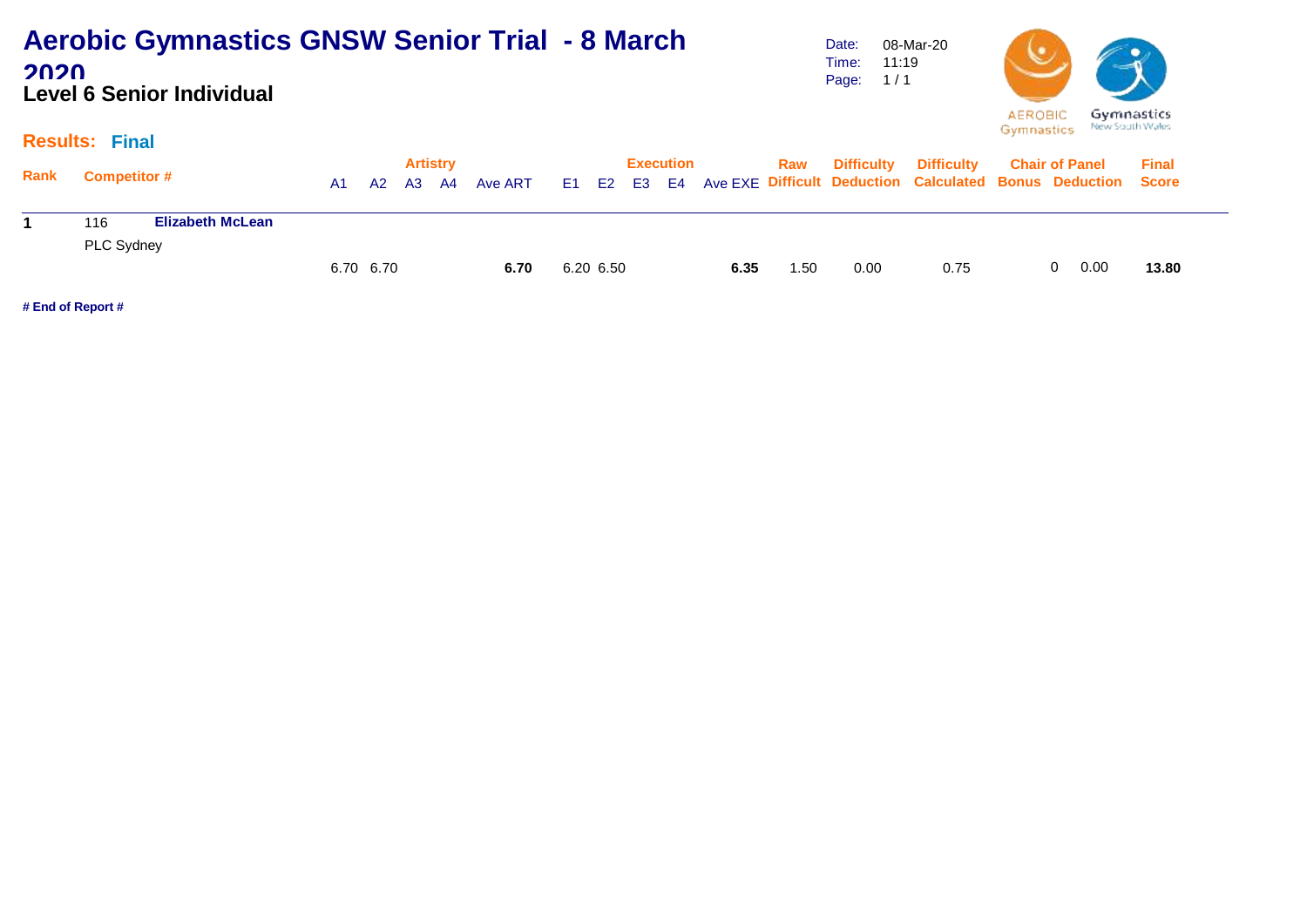### **Aerobic Gymnastics GNSW Senior Trial - 8 March 2020 Level 7 Intermediate Individual**

Date: Time: Page: 1 / 1 08-Mar-20 11:17



#### **Results: Final**

|              |                     |                          |                |           |                | <b>Artistry</b> |         |    |           |                | <b>Execution</b> |      | Raw  | <b>Difficulty</b> | <b>Difficulty</b>                                            | <b>Chair of Panel</b> |                |      | <b>Final</b> |  |
|--------------|---------------------|--------------------------|----------------|-----------|----------------|-----------------|---------|----|-----------|----------------|------------------|------|------|-------------------|--------------------------------------------------------------|-----------------------|----------------|------|--------------|--|
| Rank         | <b>Competitor #</b> |                          | A <sub>1</sub> | A2        | A <sub>3</sub> | A <sup>4</sup>  | Ave ART | E1 | E2        | E <sub>3</sub> | E4               |      |      |                   | Ave EXE Difficult Deduction Calculated Bonus Deduction Score |                       |                |      |              |  |
|              | 115                 | <b>Hanan Doyle</b>       |                |           |                |                 |         |    |           |                |                  |      |      |                   |                                                              |                       |                |      |              |  |
|              | PLC Sydney          |                          |                |           |                |                 |         |    |           |                |                  |      |      |                   |                                                              |                       |                |      |              |  |
|              |                     |                          |                | 7.20 7.10 |                |                 | 7.15    |    | 5.90 6.30 |                |                  | 6.10 | 2.30 | 0.00              | 1.15                                                         |                       | $\overline{0}$ | 0.00 | 14.40        |  |
| $\mathbf{2}$ | 113                 | <b>Jacqueline Clarke</b> |                |           |                |                 |         |    |           |                |                  |      |      |                   |                                                              |                       |                |      |              |  |
|              | PLC Sydney          |                          |                |           |                |                 |         |    |           |                |                  |      |      |                   |                                                              |                       |                |      |              |  |
|              |                     |                          | 6.50 7.00      |           |                |                 | 6.75    |    | 5.30 4.40 |                |                  | 4.85 | 2.20 | 0.00              | 1.10                                                         |                       | $\overline{0}$ | 0.00 | 12.70        |  |
| 3            | 114                 | <b>Claudia Mortensen</b> |                |           |                |                 |         |    |           |                |                  |      |      |                   |                                                              |                       |                |      |              |  |
|              | PLC Sydney          |                          |                |           |                |                 |         |    |           |                |                  |      |      |                   |                                                              |                       |                |      |              |  |
|              |                     |                          |                | 6.10 6.00 |                |                 | 6.05    |    | 6.30 5.90 |                |                  | 6.10 | 1.10 | 0.00              | 0.55                                                         |                       | 0              | 0.50 | 12.20        |  |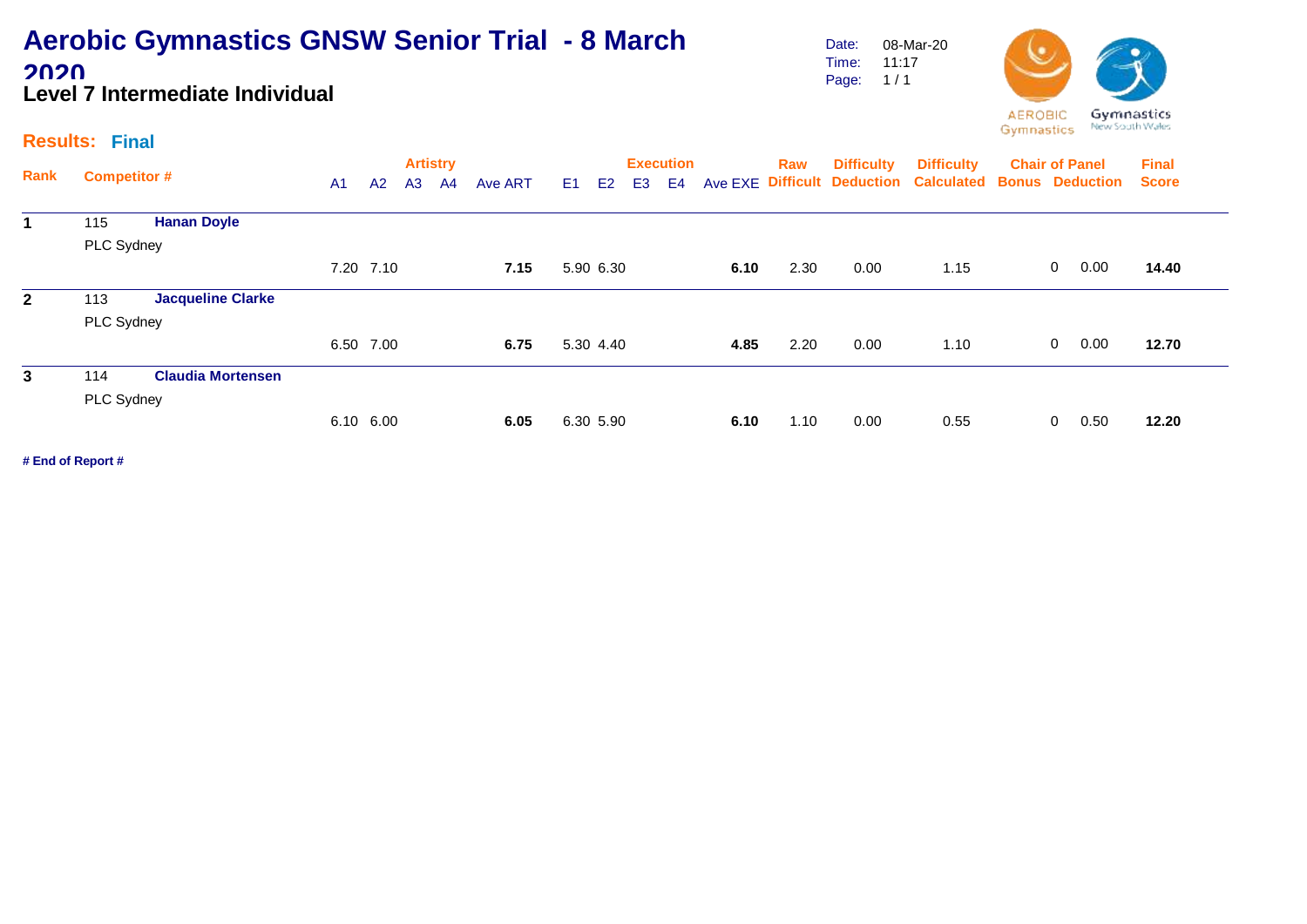### **Aerobic Gymnastics GNSW Senior Trial - 8 March 2020 Level 8 Senior Individual**

Date: Time: Page: 1 / 1 08-Mar-20 11:31



#### **Results: Final**

| Rank         | <b>Competitor #</b> |                       | A1 | A2        | <b>Artistry</b><br>A <sub>3</sub> | A4 | Ave ART | E <sub>1</sub> | E <sub>2</sub> | E <sub>3</sub> | <b>Execution</b><br>E4 |      | Raw  | <b>Difficulty</b> | <b>Difficulty</b><br>Ave EXE Difficult Deduction Calculated Bonus Deduction Score | <b>Chair of Panel</b> | <b>Final</b> |
|--------------|---------------------|-----------------------|----|-----------|-----------------------------------|----|---------|----------------|----------------|----------------|------------------------|------|------|-------------------|-----------------------------------------------------------------------------------|-----------------------|--------------|
|              | 118                 | <b>Victoria Lopes</b> |    |           |                                   |    |         |                |                |                |                        |      |      |                   |                                                                                   |                       |              |
|              |                     | D'Vine Gymsports      |    |           |                                   |    |         |                |                |                |                        |      |      |                   |                                                                                   |                       |              |
|              |                     |                       |    | 6.90 7.30 |                                   |    | 7.10    |                | 7.30 7.60      |                |                        | 7.45 | 3.30 | 0.00              | 1.65                                                                              | 0.00<br>0             | 16.20        |
| $\mathbf{2}$ | 117                 | <b>Emily Anderson</b> |    |           |                                   |    |         |                |                |                |                        |      |      |                   |                                                                                   |                       |              |
|              |                     | D'Vine Gymsports      |    |           |                                   |    |         |                |                |                |                        |      |      |                   |                                                                                   |                       |              |
|              |                     |                       |    | 7.20 7.40 |                                   |    | 7.30    |                | 6.30 6.90      |                |                        | 6.60 | 1.70 | 0.00              | 0.85                                                                              | 0.00<br>$\Omega$      | 14.75        |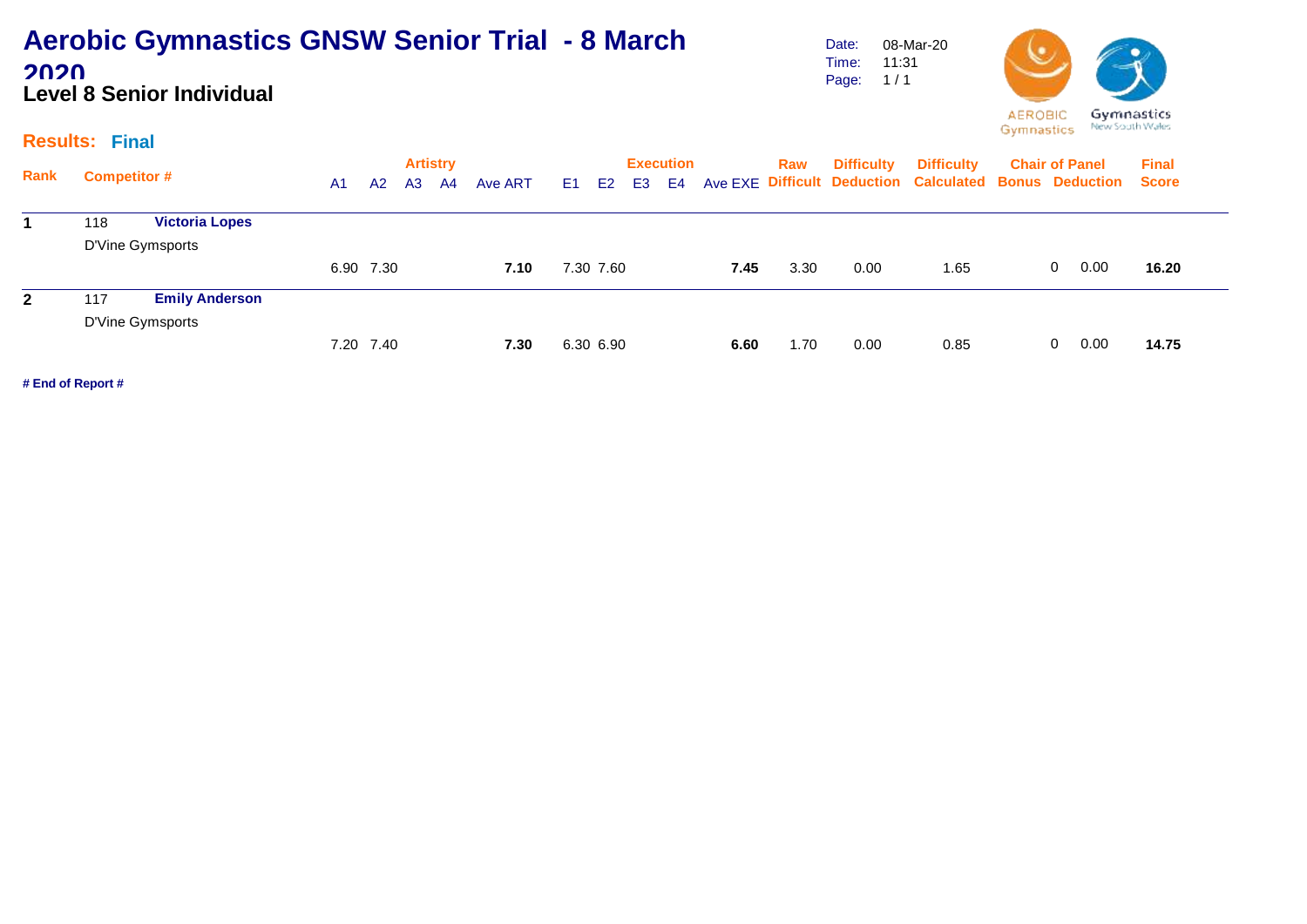| <b>Aerobic Gymnastics GNSW Senior Trial - 8 March</b> |  |
|-------------------------------------------------------|--|
| 2020                                                  |  |
| <b>Level 8 Multiple</b>                               |  |

Date: Time: 14:10 Page: 1 / 1 08-Mar-20



#### **Results: Final**

| <b>Rank</b> | <b>Competitor #</b> |                                       | A1. | <b>A2</b> | <b>Artistry</b><br>A3 A4 | Ave ART |           | Execution |      | Raw  | <b>Difficulty</b> | <b>Difficulty</b><br>E1 E2 E3 E4 Ave EXE Difficult Deduction Calculated Bonus Deduction Score | <b>Chair of Panel</b> |    |      | <b>Final</b> |
|-------------|---------------------|---------------------------------------|-----|-----------|--------------------------|---------|-----------|-----------|------|------|-------------------|-----------------------------------------------------------------------------------------------|-----------------------|----|------|--------------|
|             | 206                 | <b>Victoria Lopes, Emily Anderson</b> |     |           |                          |         |           |           |      |      |                   |                                                                                               |                       |    |      |              |
|             | D'Vine Gymsports    |                                       |     |           |                          |         |           |           |      |      |                   |                                                                                               |                       |    |      |              |
|             |                     |                                       |     | 7.70 7.20 |                          | 7.45    | 7.00 6.50 |           | 6.75 | 2.00 | 0.00              | 1.00                                                                                          |                       | 0. | 0.00 | 15.20        |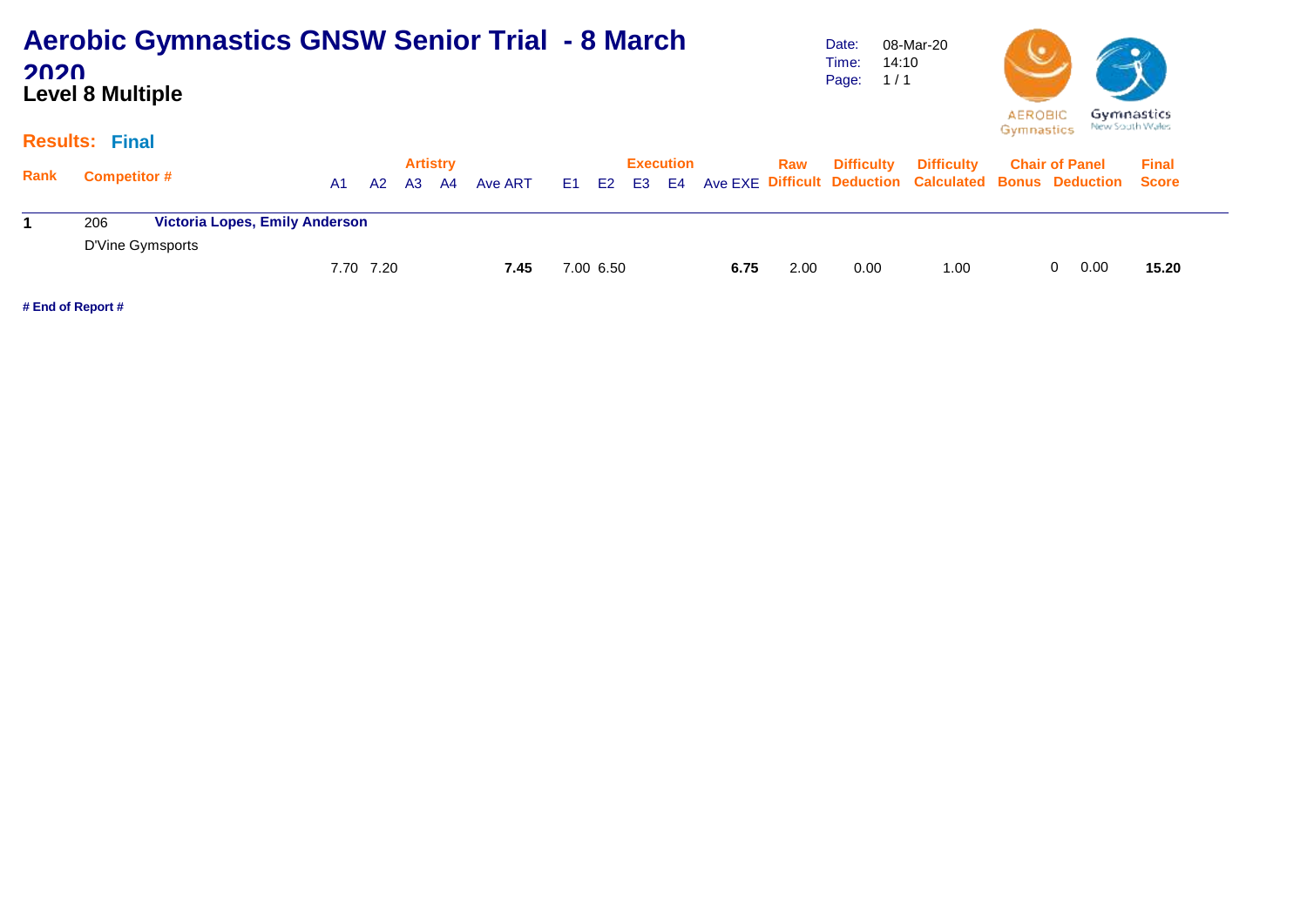### **Aerobic Gymnastics GNSW Senior Trial - 8 March 2020 Level 9 Intermediate Individual**

Date: Time: Page: 08-Mar-20 11:39  $1/1$ 



#### **Results: Final**

|              |                     |                                 |                |           | <b>Artistry</b> |    |         |      |                |    | <b>Execution</b> |      | Raw  | <b>Difficulty</b> | <b>Difficulty</b>                                            | <b>Chair of Panel</b> | <b>Final</b> |
|--------------|---------------------|---------------------------------|----------------|-----------|-----------------|----|---------|------|----------------|----|------------------|------|------|-------------------|--------------------------------------------------------------|-----------------------|--------------|
| Rank         | <b>Competitor #</b> |                                 | A <sub>1</sub> | A2        | A <sub>3</sub>  | A4 | Ave ART | E1 = | E <sub>2</sub> | E3 | E4               |      |      |                   | Ave EXE Difficult Deduction Calculated Bonus Deduction Score |                       |              |
| 1.           | 120                 | <b>Gabriella Porecca</b>        |                |           |                 |    |         |      |                |    |                  |      |      |                   |                                                              |                       |              |
|              |                     | Sabrina @ Kinetic Force Fitness |                |           |                 |    |         |      |                |    |                  |      |      |                   |                                                              |                       |              |
|              |                     |                                 |                | 7.30 7.70 |                 |    | 7.50    |      | 7.10 7.70      |    |                  | 7.40 | 3.60 | 0.00              | 1.80                                                         | 0.00<br>$\mathbf{0}$  | 16.70        |
| $\mathbf{2}$ | 119                 | <b>Taylah Woods</b>             |                |           |                 |    |         |      |                |    |                  |      |      |                   |                                                              |                       |              |
|              |                     | All Starz Gymnastics & Dance    |                |           |                 |    |         |      |                |    |                  |      |      |                   |                                                              |                       |              |
|              |                     |                                 |                | 7.50 7.10 |                 |    | 7.30    |      | 6.50 6.00      |    |                  | 6.25 | 2.70 | 0.00              | 1.35                                                         | 0.00<br>$\Omega$      | 14.90        |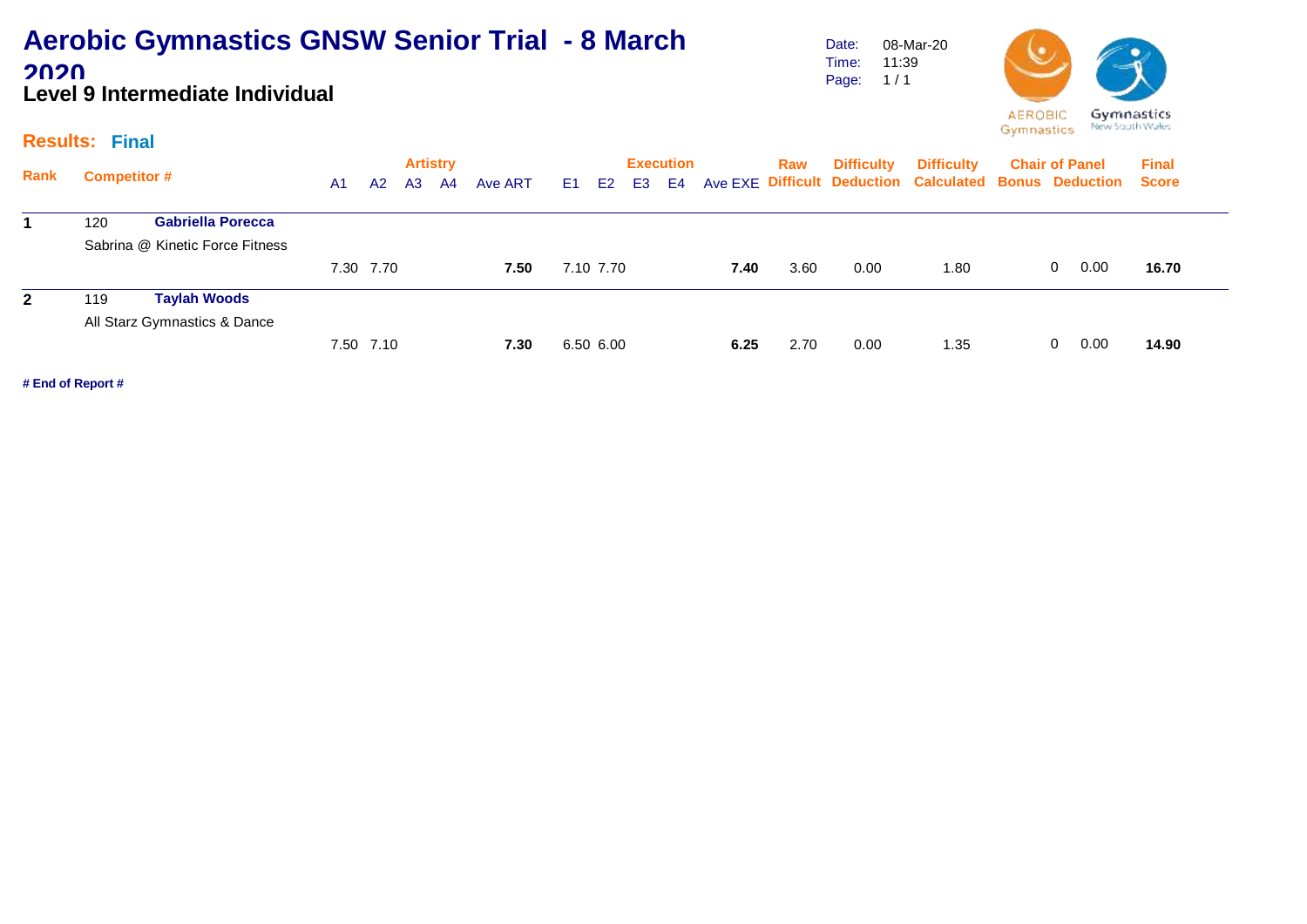### **Aerobic Gymnastics GNSW Senior Trial - 8 March 2020 Level 9 Senior Individual**

Date: Time: Page: 08-Mar-20 11:49  $1/1$ 



#### **Results: Final**

| <b>Rank</b>  | <b>Competitor #</b>             | A1 | A2        | <b>Artistry</b><br>A3 | A4 | Ave ART | E1 E2     | E3 | <b>Execution</b><br>E4 |      | Raw  | <b>Difficulty</b> | <b>Difficulty</b><br>Ave EXE Difficult Deduction Calculated Bonus Deduction Score | <b>Chair of Panel</b> | <b>Final</b> |
|--------------|---------------------------------|----|-----------|-----------------------|----|---------|-----------|----|------------------------|------|------|-------------------|-----------------------------------------------------------------------------------|-----------------------|--------------|
| 1.           | 121<br><b>Alicia Lee</b>        |    |           |                       |    |         |           |    |                        |      |      |                   |                                                                                   |                       |              |
|              | Sabrina @ Kinetic Force Fitness |    |           |                       |    |         |           |    |                        |      |      |                   |                                                                                   |                       |              |
|              |                                 |    | 7.40 7.60 |                       |    | 7.50    | 5.70 6.00 |    |                        | 5.85 | 2.50 | 0.00              | 1.25                                                                              | 0.00<br>$\mathbf{0}$  | 14.60        |
| $\mathbf{2}$ | <b>Lauren Anderson</b><br>122   |    |           |                       |    |         |           |    |                        |      |      |                   |                                                                                   |                       |              |
|              | D'Vine Gymsports                |    |           |                       |    |         |           |    |                        |      |      |                   |                                                                                   |                       |              |
|              |                                 |    | 6.20 6.50 |                       |    | 6.35    | 5.20 4.80 |    |                        | 5.00 | 1.70 | 0.00              | 0.85                                                                              | 0.00<br>$\mathbf{0}$  | 12.20        |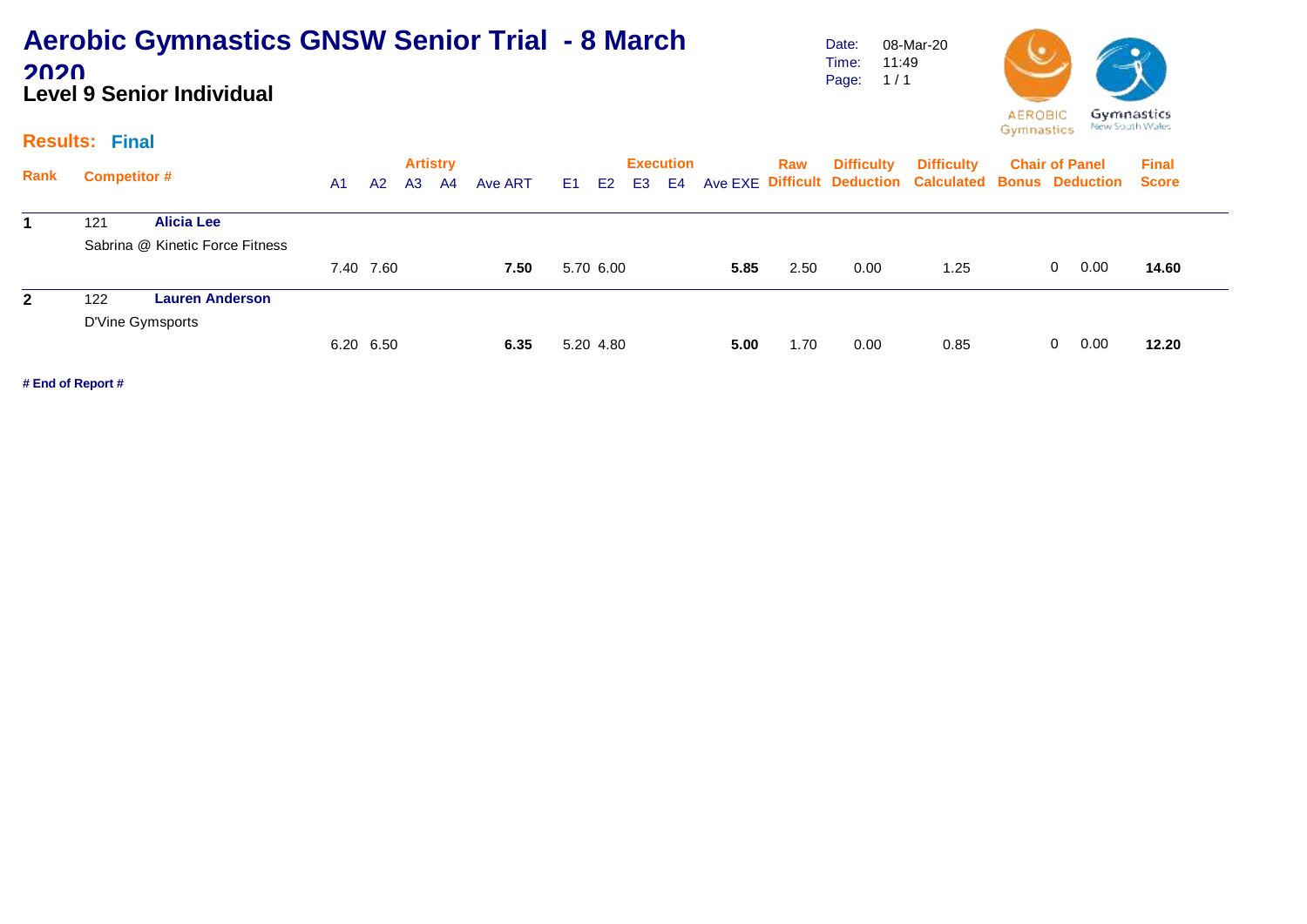| <b>Aerobic Gymnastics GNSW Senior Trial - 8 March</b> |  |
|-------------------------------------------------------|--|
| 2020                                                  |  |
| <b>Level 9 Multiple</b>                               |  |

Date: Time: 14:13 Page: 1 / 1 08-Mar-20



#### **Results: Final**

| Rank | <b>Competitor #</b> |                                   | A1.       | A2 | <b>Artistry</b><br>A3 A4 | Ave ART |           | <b>Execution</b> |      | Raw  | <b>Difficulty</b> | <b>Difficulty</b><br>E1 E2 E3 E4 Ave EXE Difficult Deduction Calculated Bonus Deduction Score | <b>Chair of Panel</b> |    |      | <b>Final</b> |
|------|---------------------|-----------------------------------|-----------|----|--------------------------|---------|-----------|------------------|------|------|-------------------|-----------------------------------------------------------------------------------------------|-----------------------|----|------|--------------|
|      | 207                 | Georgia Fragiadakis, Taylah Woods |           |    |                          |         |           |                  |      |      |                   |                                                                                               |                       |    |      |              |
|      |                     | All Starz Gymnastics & Dance      |           |    |                          |         |           |                  |      |      |                   |                                                                                               |                       |    |      |              |
|      |                     |                                   | 7.30 6.80 |    |                          | 7.05    | 6.60 6.10 |                  | 6.35 | 3.40 | 0.00              | 1.70                                                                                          |                       | 0. | 0.00 | 15.10        |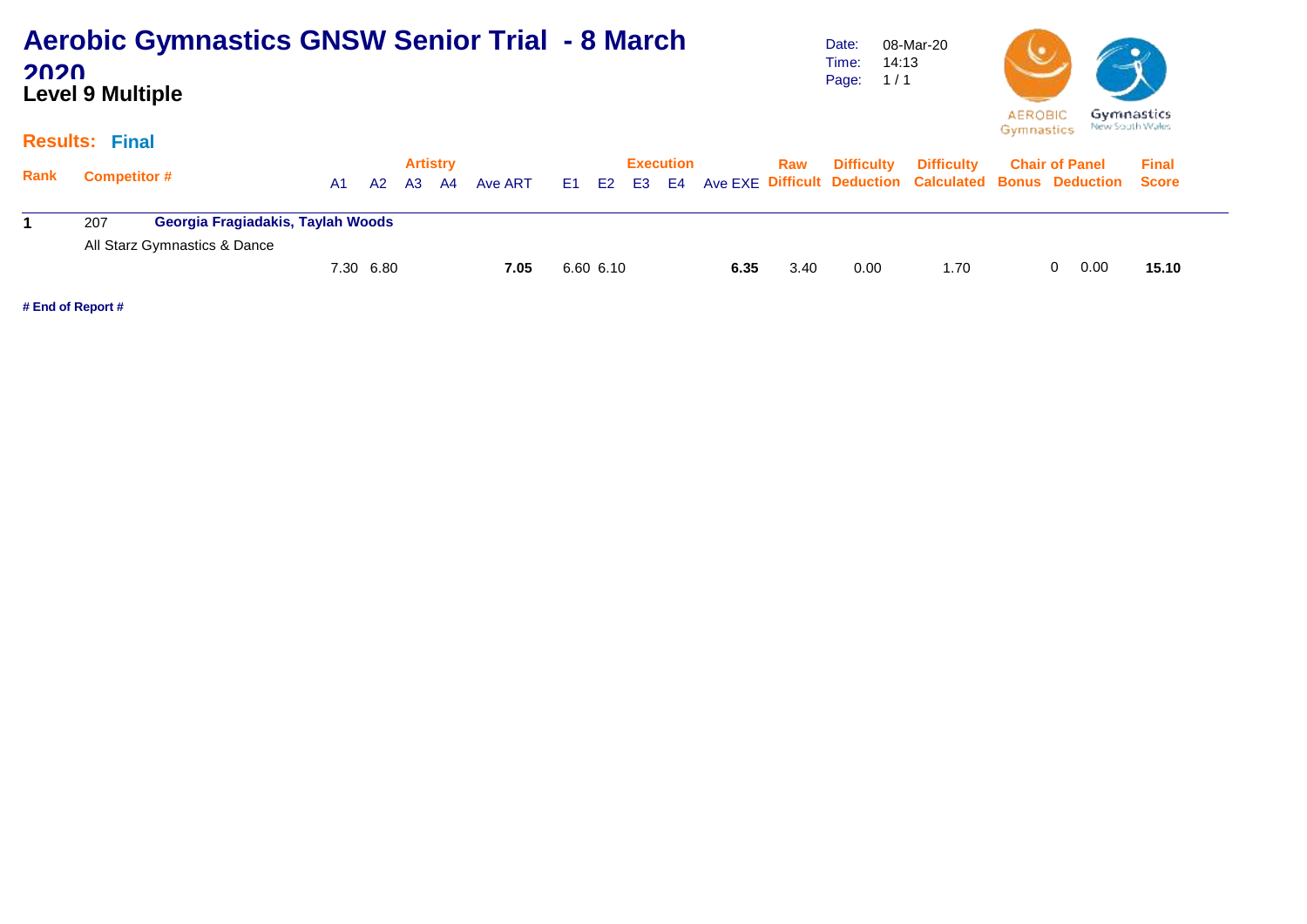## **Aerobic Gymnastics GNSW Senior Trial - 8 March 2020 Level 10 Open Individual**

Date: Time: Page: 1 / 1 08-Mar-20 12:02



#### **Results: Final**

| Rank         |                     |                                 |                |                |                | <b>Artistry</b> |         |    |                |                | <b>Execution</b> |      | Raw  | <b>Difficulty</b> | <b>Difficulty</b>                                      | <b>Chair of Panel</b> |              |      | <b>Final</b> |
|--------------|---------------------|---------------------------------|----------------|----------------|----------------|-----------------|---------|----|----------------|----------------|------------------|------|------|-------------------|--------------------------------------------------------|-----------------------|--------------|------|--------------|
|              | <b>Competitor #</b> |                                 | A <sub>1</sub> | A <sub>2</sub> | A <sub>3</sub> | A4              | Ave ART | E1 | E <sub>2</sub> | E <sub>3</sub> | E <sub>4</sub>   |      |      |                   | Ave EXE Difficult Deduction Calculated Bonus Deduction |                       |              |      | <b>Score</b> |
| 1            | 124                 | <b>Juliah Tolentino</b>         |                |                |                |                 |         |    |                |                |                  |      |      |                   |                                                        |                       |              |      |              |
|              |                     | Sabrina @ Kinetic Force Fitness |                |                |                |                 |         |    |                |                |                  |      |      |                   |                                                        |                       |              |      |              |
|              |                     |                                 | 8.30 8.00      |                |                |                 | 8.15    |    | 7.70 7.90      |                |                  | 7.80 | 3.60 | 0.00              | 1.80                                                   |                       | $\mathbf{0}$ | 0.00 | 17.75        |
| $\mathbf{2}$ | 123                 | <b>Madison Yazbek</b>           |                |                |                |                 |         |    |                |                |                  |      |      |                   |                                                        |                       |              |      |              |
|              | PLC Sydney          |                                 |                |                |                |                 |         |    |                |                |                  |      |      |                   |                                                        |                       |              |      |              |
|              |                     |                                 | 7.10 7.20      |                |                |                 | 7.15    |    | 6.80 6.40      |                |                  | 6.60 | 2.60 | 0.00              | 1.30                                                   |                       | $\mathbf 0$  | 0.00 | 15.05        |
| 3            | 125                 | <b>Eleanor Clifton-Bligh</b>    |                |                |                |                 |         |    |                |                |                  |      |      |                   |                                                        |                       |              |      |              |
|              | PLC Sydney          |                                 |                |                |                |                 |         |    |                |                |                  |      |      |                   |                                                        |                       |              |      |              |
|              |                     |                                 |                | 7.50 7.20      |                |                 | 7.35    |    | 6.30 6.00      |                |                  | 6.15 | 2.70 | 0.00              | 1.35                                                   |                       | 0            | 0.00 | 14.85        |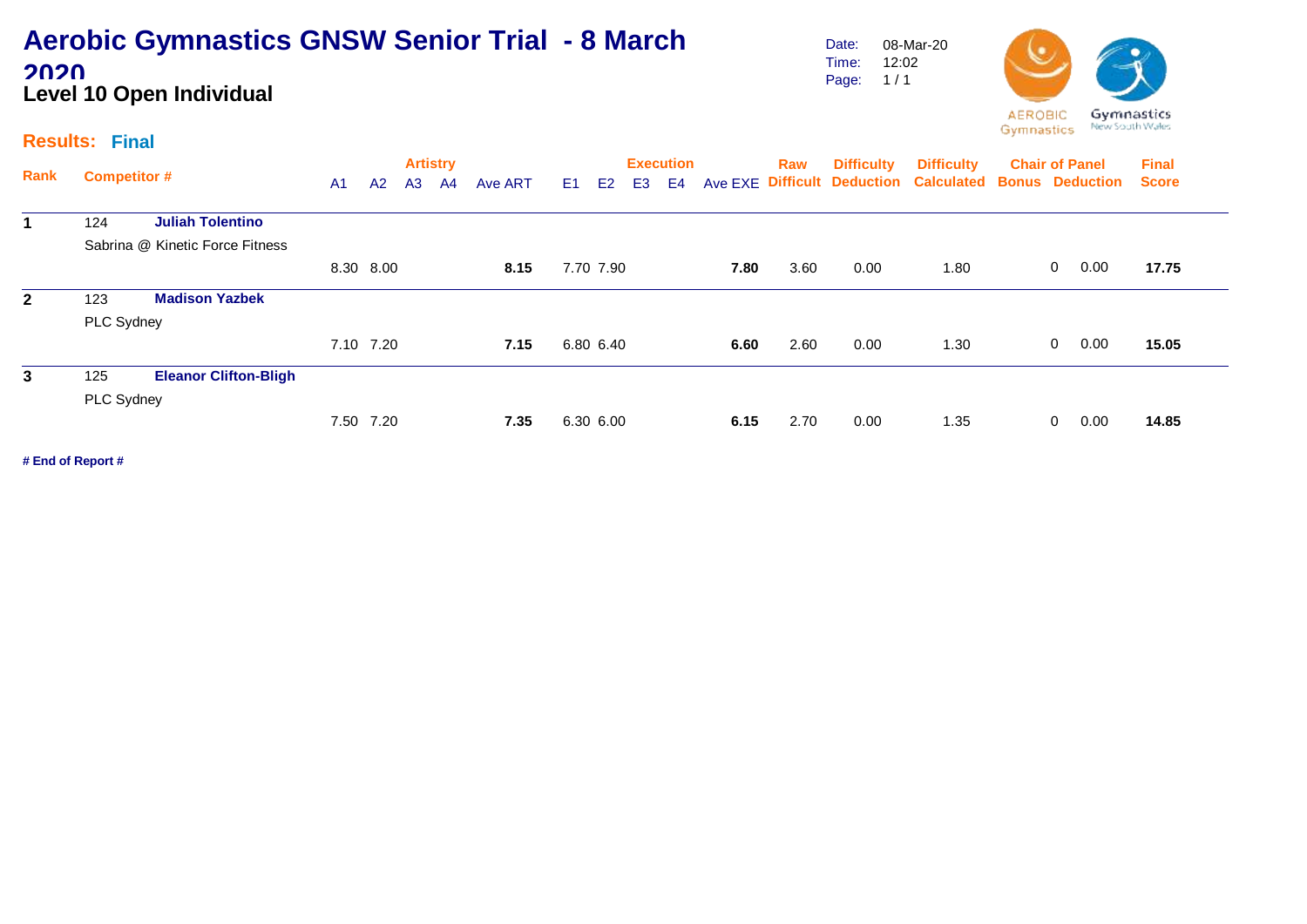| <b>Aerobic Gymnastics GNSW Senior Trial - 8 March</b> |  |
|-------------------------------------------------------|--|
| 2020                                                  |  |
| <b>Level 10 Multiple</b>                              |  |

Date: Time: 14:24 Page: 1 / 1 08-Mar-20



#### **Results: Final**

| Rank | <b>Competitor #</b> |                                              | A1.       | A2 | <b>Artistry</b><br>A3 A4 | Ave ART |           | <b>Execution</b> |      | Raw  | <b>Difficulty</b> | <b>Difficulty</b><br>E1 E2 E3 E4 Ave EXE Difficult Deduction Calculated Bonus Deduction Score | <b>Chair of Panel</b> |    |      | <b>Final</b> |
|------|---------------------|----------------------------------------------|-----------|----|--------------------------|---------|-----------|------------------|------|------|-------------------|-----------------------------------------------------------------------------------------------|-----------------------|----|------|--------------|
|      | 208                 | <b>Eleanor Clifton-Bligh, Madison Yazbek</b> |           |    |                          |         |           |                  |      |      |                   |                                                                                               |                       |    |      |              |
|      | PLC Sydney          |                                              |           |    |                          |         |           |                  |      |      |                   |                                                                                               |                       |    |      |              |
|      |                     |                                              | 6.40 5.90 |    |                          | 6.15    | 6.00 6.90 |                  | 6.45 | 1.60 | 0.00              | 0.80                                                                                          |                       | 0. | 0.00 | 13.40        |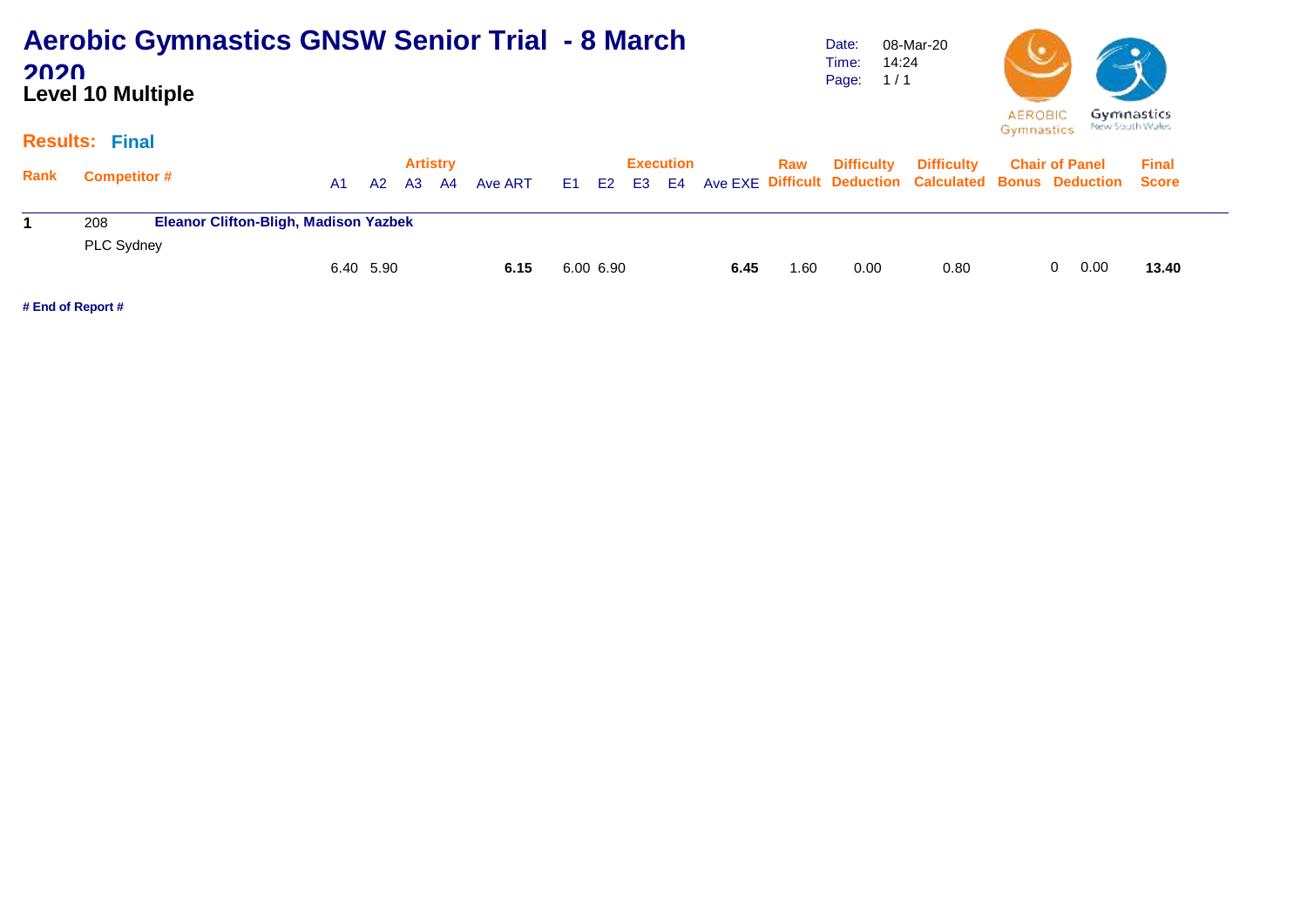# **Aerobic Gymnastics GNSW Senior Trial - 8 March 2020**

**National Development International Individual**

### **Results: Final**

| Rank         | <b>Competitor #</b> |                              |           |                |                | <b>Artistry</b> |         |                |           |                | <b>Execution</b> |      | Raw  | <b>Difficulty</b> | <b>Difficulty</b>                      | <b>Chair of Panel</b>  |                |      | <b>Final</b> |
|--------------|---------------------|------------------------------|-----------|----------------|----------------|-----------------|---------|----------------|-----------|----------------|------------------|------|------|-------------------|----------------------------------------|------------------------|----------------|------|--------------|
|              |                     |                              | A1        | A <sup>2</sup> | A <sub>3</sub> | A <sup>4</sup>  | Ave ART | E <sub>1</sub> | E2        | E <sub>3</sub> | E4               |      |      |                   | Ave EXE Difficult Deduction Calculated | <b>Bonus Deduction</b> |                |      | <b>Score</b> |
| 1            | 209                 | <b>Angelina Chalabov</b>     |           |                |                |                 |         |                |           |                |                  |      |      |                   |                                        |                        |                |      |              |
|              |                     | All Starz Gymnastics & Dance |           |                |                |                 |         |                |           |                |                  |      |      |                   |                                        |                        |                |      |              |
|              |                     |                              | 8.30 7.70 |                |                |                 | 8.00    |                | 7.80 8.10 |                |                  | 7.95 | 1.60 | 0.00              | 0.80                                   |                        | $\mathbf{0}$   | 0.50 | 16.25        |
| $\mathbf{2}$ | 211                 | <b>Tamsin Alder</b>          |           |                |                |                 |         |                |           |                |                  |      |      |                   |                                        |                        |                |      |              |
|              | PLC Sydney          |                              |           |                |                |                 |         |                |           |                |                  |      |      |                   |                                        |                        |                |      |              |
|              |                     |                              | 7.60 7.20 |                |                |                 | 7.40    |                | 7.10 7.60 |                |                  | 7.35 | 0.90 | 0.00              | 0.45                                   |                        | $\overline{0}$ | 0.00 | 15.20        |
| 3            | 210                 | <b>Harriet Alder</b>         |           |                |                |                 |         |                |           |                |                  |      |      |                   |                                        |                        |                |      |              |
|              | PLC Sydney          |                              |           |                |                |                 |         |                |           |                |                  |      |      |                   |                                        |                        |                |      |              |
|              |                     |                              | 7.20 6.90 |                |                |                 | 7.05    |                | 6.90 7.40 |                |                  | 7.15 | 0.80 | 0.00              | 0.40                                   |                        | $\Omega$       | 0.00 | 14.60        |

**# End of Report #**

Date: Time: Page: 1 / 1 08-Mar-20 14:33

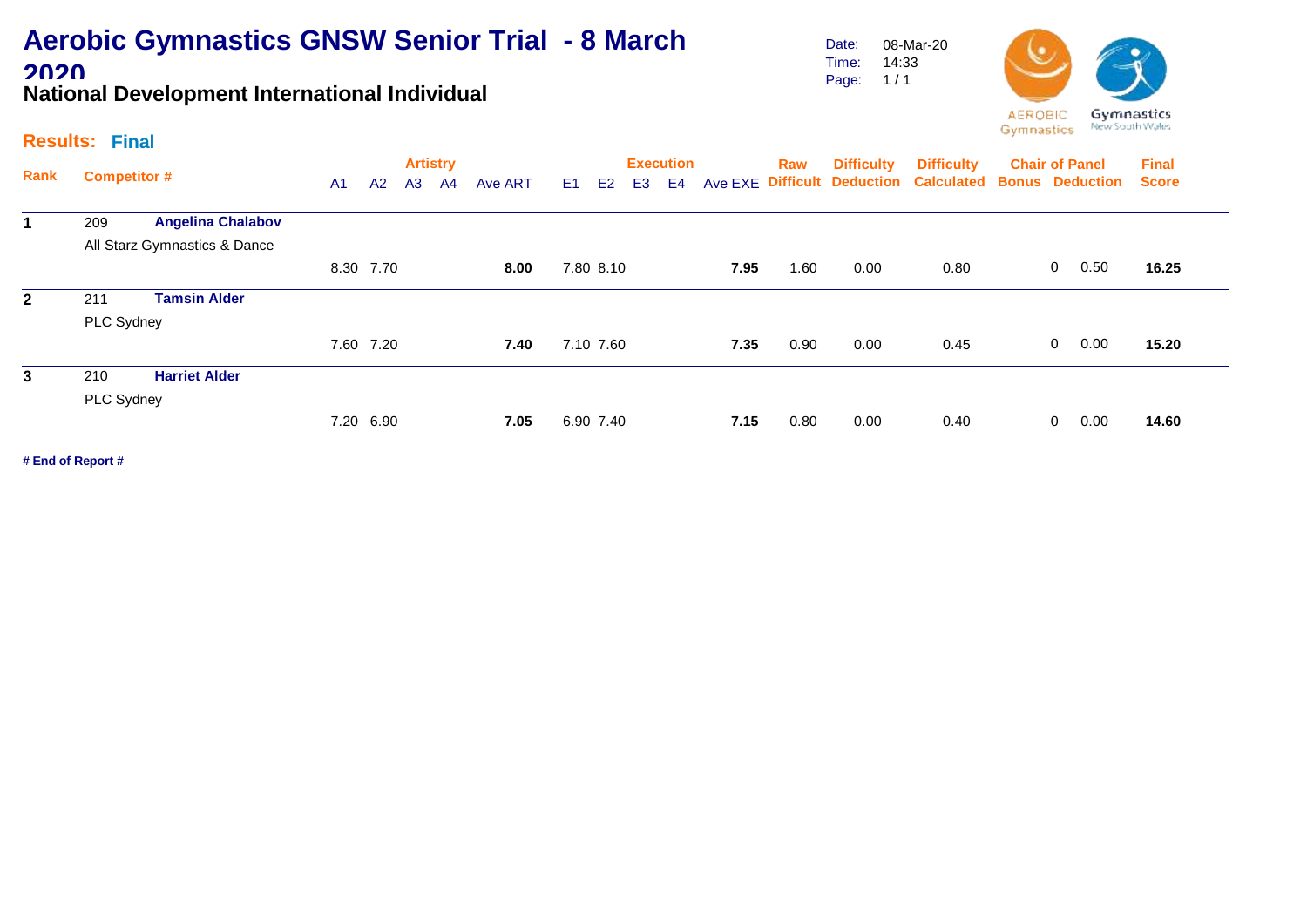### **Aerobic Gymnastics GNSW Senior Trial - 8 March 2020 Age Group 1 Individual Female**

Date: Time: Page: 08-Mar-20 14:44  $1/1$ 



#### **Results: Final**

|              |                                 |                |           | <b>Artistry</b> |    |         |                |                |    | <b>Execution</b> |      | Raw  | <b>Difficulty</b> | <b>Difficulty</b>                                            | <b>Chair of Panel</b> | <b>Final</b> |
|--------------|---------------------------------|----------------|-----------|-----------------|----|---------|----------------|----------------|----|------------------|------|------|-------------------|--------------------------------------------------------------|-----------------------|--------------|
| Rank         | <b>Competitor #</b>             | A <sub>1</sub> | A2        | A <sub>3</sub>  | A4 | Ave ART | E <sub>1</sub> | E <sub>2</sub> | E3 | E4               |      |      |                   | Ave EXE Difficult Deduction Calculated Bonus Deduction Score |                       |              |
|              | 212<br><b>Hillary Diachenko</b> |                |           |                 |    |         |                |                |    |                  |      |      |                   |                                                              |                       |              |
|              | All Starz Gymnastics & Dance    |                |           |                 |    |         |                |                |    |                  |      |      |                   |                                                              |                       |              |
|              |                                 |                | 8.20 7.70 |                 |    | 7.95    |                | 7.00 6.90      |    |                  | 6.95 | 3.70 | 0.00              | 1.85                                                         | 0.00<br>$\mathbf{0}$  | 16.75        |
| $\mathbf{2}$ | <b>MacKenzie Manev</b><br>213   |                |           |                 |    |         |                |                |    |                  |      |      |                   |                                                              |                       |              |
|              | PLC Sydney                      |                |           |                 |    |         |                |                |    |                  |      |      |                   |                                                              |                       |              |
|              |                                 |                | 7.90 8.20 |                 |    | 8.05    |                | 6.60 7.00      |    |                  | 6.80 | 3.70 | 0.00              | 1.85                                                         | 0.00<br>$\mathbf{0}$  | 16.70        |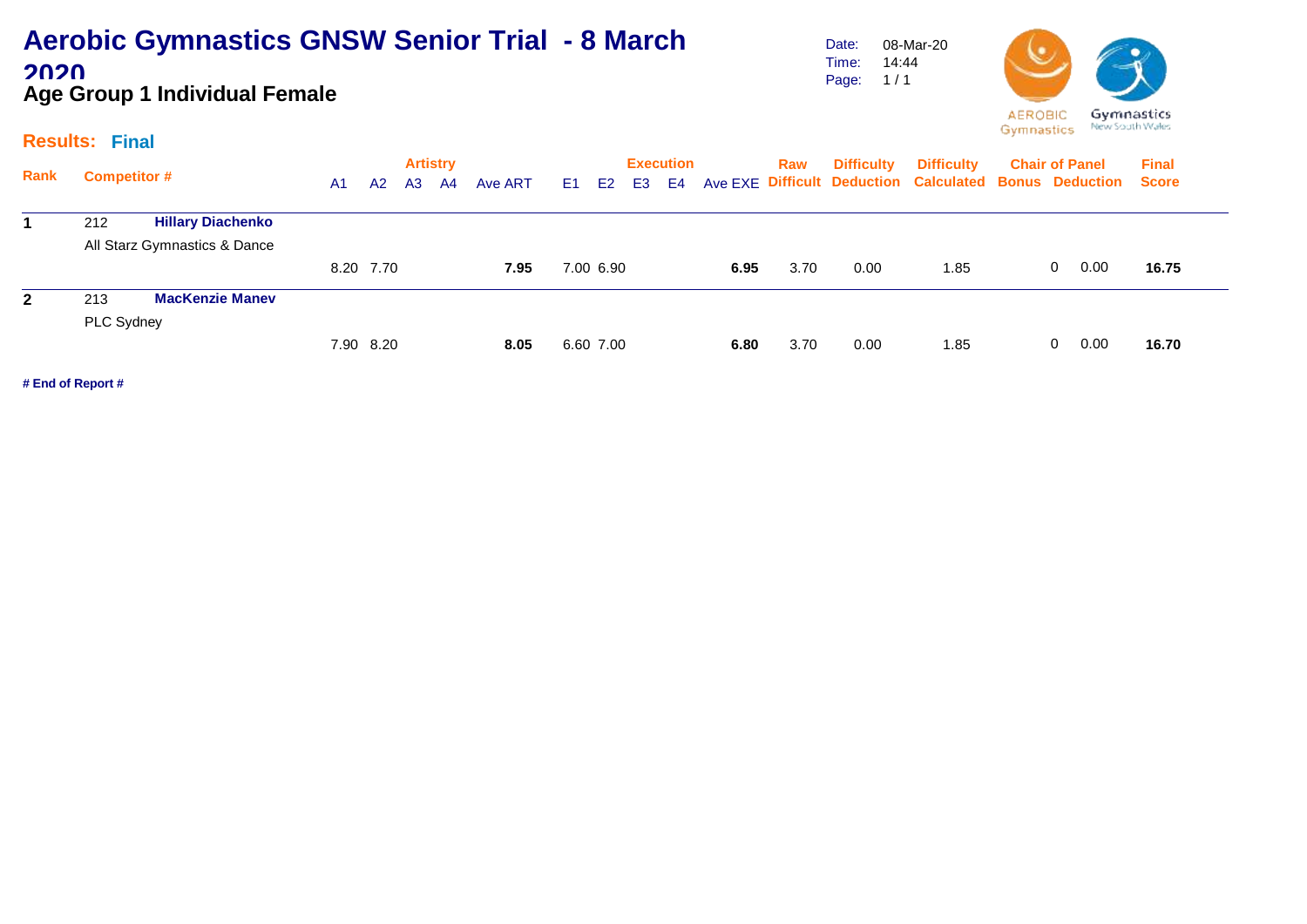### **Aerobic Gymnastics GNSW Senior Trial - 8 March 2020 Age Group 2 Individual Female**

Date: Time: Page: 08-Mar-20 15:06  $1/1$ 



#### **Results: Final**

|                |                     |                              |                |    | <b>Artistry</b> |                |                |                |           |                | <b>Execution</b> |         | <b>Raw</b> | <b>Difficulty</b>          | <b>Difficulty</b> | <b>Chair of Panel</b> |              |                        | <b>Final</b> |
|----------------|---------------------|------------------------------|----------------|----|-----------------|----------------|----------------|----------------|-----------|----------------|------------------|---------|------------|----------------------------|-------------------|-----------------------|--------------|------------------------|--------------|
| Rank           | <b>Competitor #</b> |                              | A <sub>1</sub> | A2 | A <sub>3</sub>  | A <sub>4</sub> | <b>Ave ART</b> | E <sub>1</sub> | E2        | E <sub>3</sub> | E4               | Ave EXE |            | <b>Difficult Deduction</b> | <b>Calculated</b> |                       |              | <b>Bonus Deduction</b> | <b>Score</b> |
| $\mathbf 1$    | 215                 | <b>Emma Gal</b>              |                |    |                 |                |                |                |           |                |                  |         |            |                            |                   |                       |              |                        |              |
|                |                     | All Starz Gymnastics & Dance |                |    |                 |                |                |                |           |                |                  |         |            |                            |                   |                       |              |                        |              |
|                |                     |                              | 7.80 7.60      |    |                 |                | 7.70           |                | 7.10 6.60 |                |                  | 6.85    | 4.00       | 0.00                       | 2.00              |                       | $\mathbf 0$  | 0.00                   | 16.55        |
| $\mathbf{2}$   | 217                 | <b>Maia Dragicevic</b>       |                |    |                 |                |                |                |           |                |                  |         |            |                            |                   |                       |              |                        |              |
|                | PLC Sydney          |                              |                |    |                 |                |                |                |           |                |                  |         |            |                            |                   |                       |              |                        |              |
|                |                     |                              | 7.90 7.50      |    |                 |                | 7.70           |                | 6.50 7.00 |                |                  | 6.75    | 3.90       | 0.00                       | 1.95              |                       | 0            | 0.00                   | 16.40        |
| 3 <sup>1</sup> | 218                 | <b>Nadia Wang</b>            |                |    |                 |                |                |                |           |                |                  |         |            |                            |                   |                       |              |                        |              |
|                |                     | All Starz Gymnastics & Dance |                |    |                 |                |                |                |           |                |                  |         |            |                            |                   |                       |              |                        |              |
|                |                     |                              | 7.80 7.00      |    |                 |                | 7.40           |                | 5.70 5.90 |                |                  | 5.80    | 4.30       | 0.00                       | 2.15              |                       | $\mathbf 0$  | 0.00                   | 15.35        |
| 4              | 214                 | <b>Amy Waters</b>            |                |    |                 |                |                |                |           |                |                  |         |            |                            |                   |                       |              |                        |              |
|                |                     | All Starz Gymnastics & Dance |                |    |                 |                |                |                |           |                |                  |         |            |                            |                   |                       |              |                        |              |
|                |                     |                              | 7.80 7.20      |    |                 |                | 7.50           |                | 5.50 6.10 |                |                  | 5.80    | 3.30       | 0.00                       | 1.65              |                       | $\mathbf 0$  | 0.00                   | 14.95        |
| 5              | 219                 | Zoe McNamara                 |                |    |                 |                |                |                |           |                |                  |         |            |                            |                   |                       |              |                        |              |
|                |                     | All Starz Gymnastics & Dance |                |    |                 |                |                |                |           |                |                  |         |            |                            |                   |                       |              |                        |              |
|                |                     |                              | 6.80 7.30      |    |                 |                | 7.05           |                | 6.20 5.80 |                |                  | 6.00    | 3.70       | 0.00                       | 1.85              |                       | $\mathbf 0$  | 0.00                   | 14.90        |
| 6              | 216                 | <b>Leila Ghazi</b>           |                |    |                 |                |                |                |           |                |                  |         |            |                            |                   |                       |              |                        |              |
|                |                     | D'Vine Gymsports             |                |    |                 |                |                |                |           |                |                  |         |            |                            |                   |                       |              |                        |              |
|                |                     |                              | 7.30 7.50      |    |                 |                | 7.40           |                | 6.20 6.70 |                |                  | 6.45    | 1.00       | 0.00                       | 0.50              |                       | $\mathbf{0}$ | 0.00                   | 14.35        |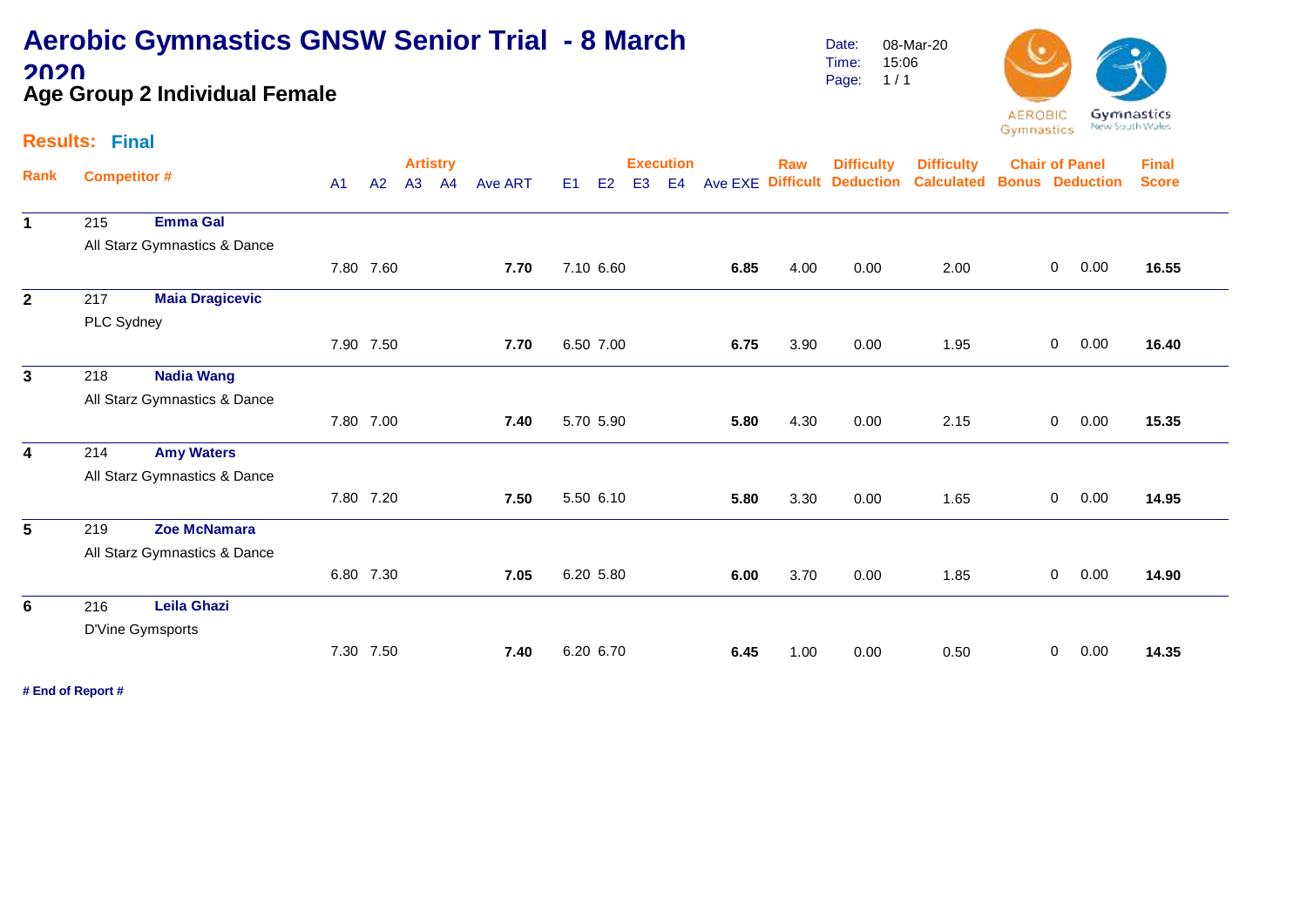### **Aerobic Gymnastics GNSW Senior Trial - 8 March 2020 Senior International Individual Female**

Date: Time: Page: 08-Mar-20 15:26  $1/1$ 



### **Results: Final**

|              |                     |                                 |                |           |    | <b>Artistry</b> |                |                |    |                | <b>Execution</b> |         | <b>Raw</b>       | <b>Difficulty</b> | <b>Difficulty</b> |                | <b>Chair of Panel</b>                | <b>Final</b> |
|--------------|---------------------|---------------------------------|----------------|-----------|----|-----------------|----------------|----------------|----|----------------|------------------|---------|------------------|-------------------|-------------------|----------------|--------------------------------------|--------------|
| Rank         | <b>Competitor #</b> |                                 | A <sub>1</sub> | A2        | A3 | A4              | <b>Ave ART</b> | E <sub>1</sub> | E2 | E <sub>3</sub> | E4               | Ave EXE | <b>Difficult</b> | <b>Deduction</b>  | <b>Calculated</b> |                | <b>Bonus Deduction</b>               | <b>Score</b> |
| $\mathbf 1$  | 221                 | <b>Deborah Greenbaum</b>        |                |           |    |                 |                |                |    |                |                  |         |                  |                   |                   |                |                                      |              |
|              | PLC Sydney          |                                 |                |           |    |                 |                |                |    |                |                  |         |                  |                   |                   |                | 0.20<br>0.00<br>0.00<br>0.00<br>0.00 |              |
|              |                     |                                 |                | 9.20 8.90 |    |                 | 9.05           | 8.20           |    |                |                  | 8.20    | 7.00             | 0.00              | 3.50              | 0              |                                      | 20.55        |
| $\mathbf{2}$ | 222                 | <b>Carissa Uno</b>              |                |           |    |                 |                |                |    |                |                  |         |                  |                   |                   |                |                                      |              |
|              |                     | All Starz Gymnastics & Dance    |                |           |    |                 |                |                |    |                |                  |         |                  |                   |                   |                |                                      |              |
|              |                     |                                 |                | 8.90 8.60 |    |                 | 8.75           | 7.90           |    |                |                  | 7.90    | 6.40             | 0.00              | 3.20              | $\overline{0}$ |                                      | 19.85        |
| $\mathbf{3}$ | 224                 | <b>Mercedes McIntyre</b>        |                |           |    |                 |                |                |    |                |                  |         |                  |                   |                   |                |                                      |              |
|              | PLC Sydney          |                                 |                |           |    |                 |                |                |    |                |                  |         |                  |                   |                   |                |                                      |              |
|              |                     |                                 |                | 8.60 8.50 |    |                 | 8.55           | 8.00           |    |                |                  | 8.00    | 6.20             | 0.00              | 3.10              | 0              |                                      | 19.65        |
| 4            | 220                 | <b>Elian Jabbour</b>            |                |           |    |                 |                |                |    |                |                  |         |                  |                   |                   |                |                                      |              |
|              |                     | Sabrina @ Kinetic Force Fitness |                |           |    |                 |                |                |    |                |                  |         |                  |                   |                   |                |                                      |              |
|              |                     |                                 |                | 8.70 8.80 |    |                 | 8.75           | 7.90           |    |                |                  | 7.90    | 5.70             | 0.00              | 2.85              | 0              |                                      | 19.50        |
| 5            | 223                 | <b>Matilda Narvo</b>            |                |           |    |                 |                |                |    |                |                  |         |                  |                   |                   |                |                                      |              |
|              | PLC Sydney          |                                 |                |           |    |                 |                |                |    |                |                  |         |                  |                   |                   |                |                                      |              |
|              |                     |                                 |                | 8.70 8.10 |    |                 | 8.40           | 7.40           |    |                |                  | 7.40    | 6.10             | 0.00              | 3.05              | 0              |                                      | 18.85        |